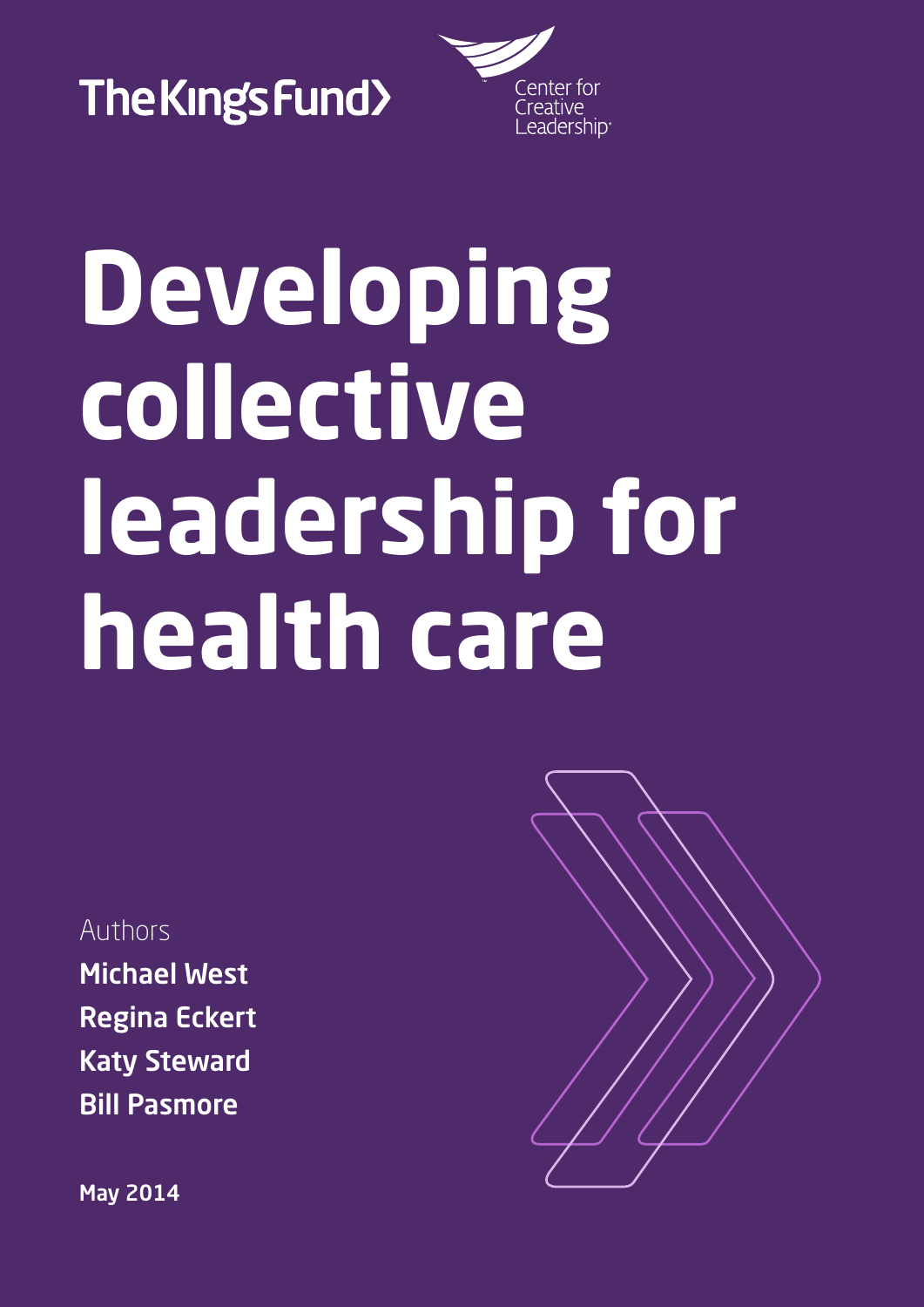

### **Contents**

|                  | Foreword                                           | $\mathsf{S}$ |
|------------------|----------------------------------------------------|--------------|
|                  | Key messages                                       | 4            |
|                  | <b>Context and culture</b>                         | 5            |
|                  | Collective leadership: a basis for caring cultures | 7            |
|                  | Leadership for cultures of high-quality care       | 9            |
|                  | What is collective leadership?                     | 14           |
| $6 \overline{6}$ | Developing a collective leadership strategy        | 17           |
|                  | The strategy process                               | 21           |
| 8                | <b>Conclusions</b>                                 | 27           |
|                  | References                                         | 29           |
|                  | About the authors                                  | 31           |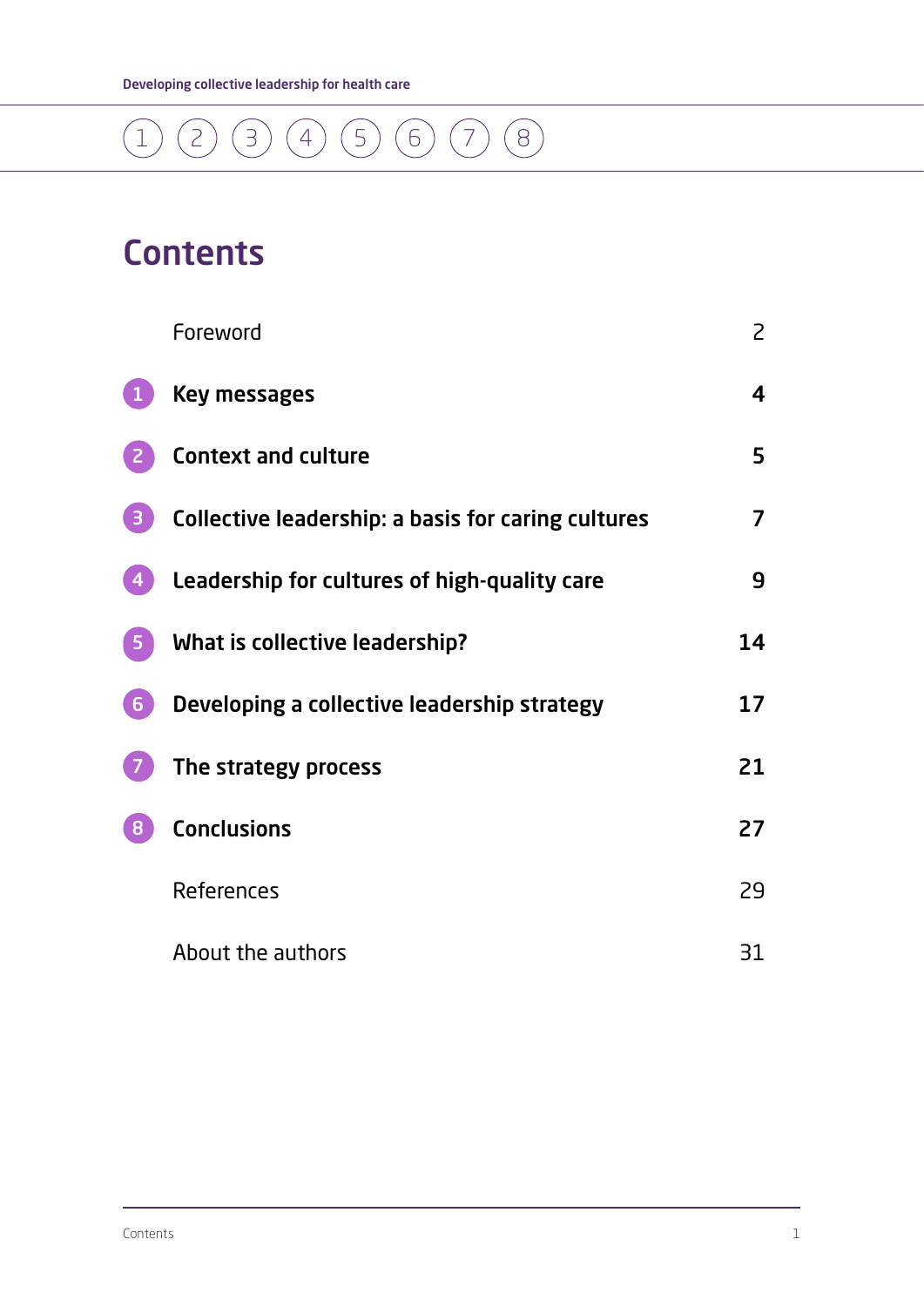

### <span id="page-2-0"></span>Foreword

The NHS needs leadership of the highest calibre if it is to respond successfully to financial and service pressures that are unprecedented in its history. In previous reports, The King's Fund has argued that we need to move on from a concept of heroic leaders who turn around organisational performance to seeing leadership as shared and distributed throughout the NHS. The Fund has also argued that leaders must engage their colleagues and other stakeholders in bringing about improvements in patient care and transforming the way in which care is provided.

In these new reports prepared with the Center for Creative Leadership (CCL), we build on previous work to make the case for collective leadership as the key to unlocking cultural change throughout the NHS. The reports both describe what collective leadership is and outline the key components of a collective leadership strategy. They draw on the combined expertise of staff at the Fund and CCL with the aim of supporting NHS organisations to move beyond high-level concepts to put in place the practical actions needed to develop and strengthen leadership from the board to the front lines of care delivery.

The reports make clear that responsibility for developing a collective leadership strategy rests firmly with the boards of NHS organisations. Every board must ensure that it understands the leadership capabilities required in future, how these are going to be developed and acquired, and what organisational and leadership interventions will enable them to be delivered. The CQC have echoed this in their new framework for well-led organisations. This process of discovery, design and delivery can help to develop the collective leadership needed in NHS organisations in order to deliver care that is safe, of high quality and within budget.

The bigger prize is to put in place the collective leadership needed to transform how health and care are delivered across local health systems. This requires organisations to develop individuals and teams able to work collaboratively for the greater good of the populations they serve. At a time when there is growing interest in integrated care and partnership working between the NHS, local authorities and third sector organisations, collective leadership in local health systems has never been more important or necessary.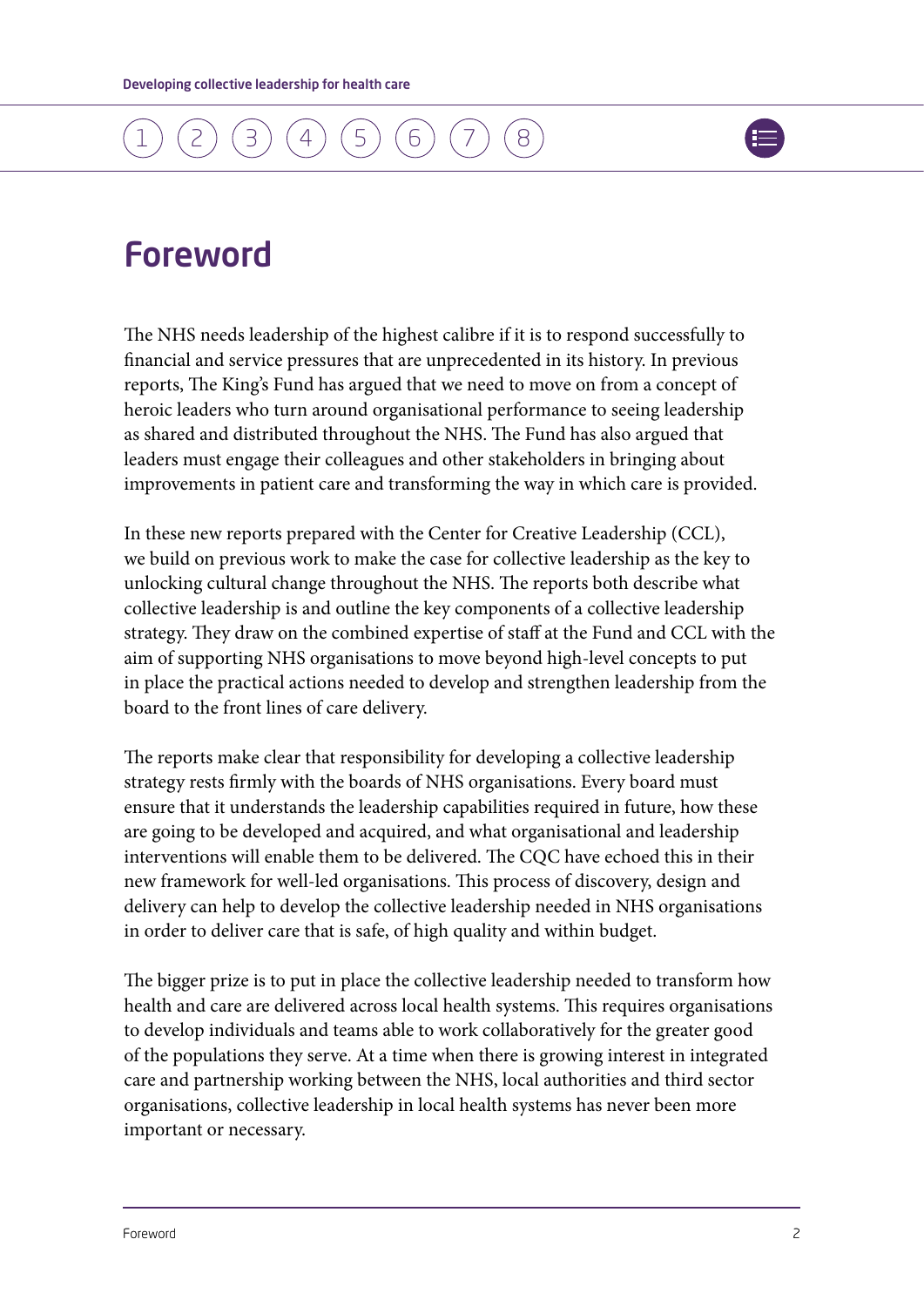

While work to develop collective leadership must start now, time will be needed to turn the concepts into action. The King's Fund and CCL will be supporting the NHS to translate and adapt the thinking in these reports as organisations and systems seek to build the capabilities needed in future. Only when this happens will the NHS truly be able to tap into the skills, motivation and commitment that the 1.4 million people they employ bring to their work every day, and on which high-quality care for patients depends.

The King's Fund CCL-EMEA

**Chris Ham David Altman** *Chief Executive Executive Vice-President*

This paper is a collaboration between the Center for Creative Leadership and The King's Fund.

The Center for Creative Leadership and The King's Fund are currently developing an offer to support NHS organisations in the design of a collective leadership strategy. For more information please contact:

#### **Kathryn Kernick** *Nicola Hartley*

Center for Creative Leadership The King's Fund [kernickk@ccl.org](mailto:kernickk@ccl.org) [n.hartley@kingsfund.org.uk](mailto:n.hartley@kingsfund.org.uk)

*Regional Director UK and Ireland Director, Leadership Development*

The Center for Creative Leadership (CCL) is a 501 (c) (3) non-profit educational institution, headquartered in Greensboro, North Carolina, US. It is a top-ranked, global provider of leadership development. By leveraging the power of leadership to drive results that matter most to clients, CCL transforms individual leaders, teams, organisations and society. Its array of cutting-edge solutions is steeped in extensive research and experience gained from working with hundreds of thousands of leaders at all levels.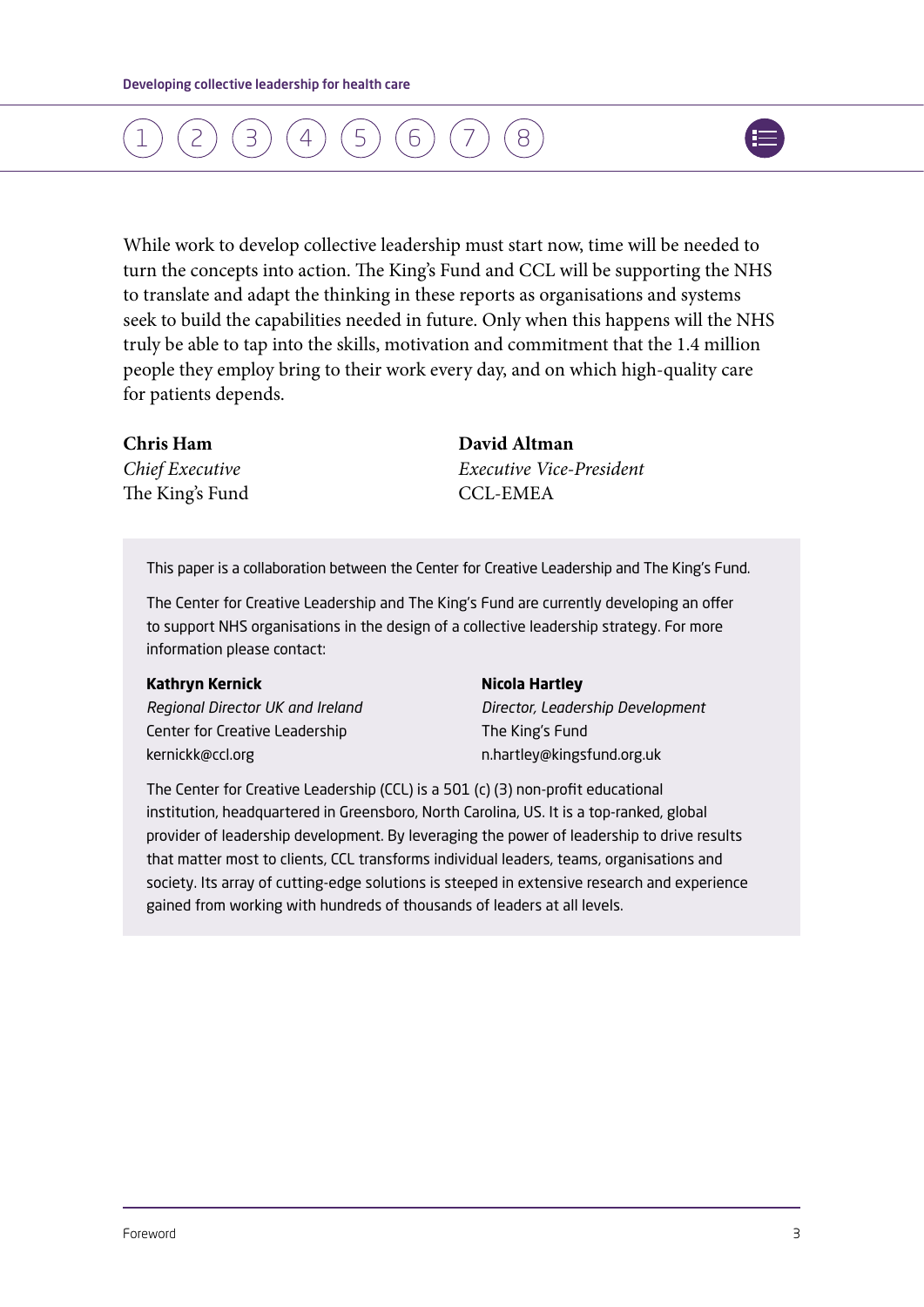

# <span id="page-4-0"></span>**O** Key messages

- **•** The most important determinant of the development and maintenance of an organisation's culture is current and future leadership. Every interaction by every leader at every level shapes the emerging culture of an organisation.
- **•** Boards are responsible for ensuring their organisation develops a coherent, effective and forward-looking collective leadership strategy for their organisation and assuring themselves that it is implemented. This strategy comes from purposefully describing the leadership culture desired for that organisation.
- **•** Collective leadership means everyone taking responsibility for the success of the organisation as a whole – not just for their own jobs or work area. This contrasts with traditional approaches to leadership, which have focused on developing individual capability while neglecting the need for developing collective capability or embedding the development of leaders within the context of the organisation they are working in.
- **•** Collective leadership cultures are characterised by all staff focusing on continual learning and, through this, on the improvement of patient care. It requires high levels of dialogue, debate and discussion to achieve shared understanding about quality problems and solutions.
- **•** Leaders need to ensure that all staff adopt leadership roles in their work and take individual and collective responsibility for delivering safe, effective, highquality and compassionate care for patients and service users. Achieving this requires careful planning, persistent commitment and a constant focus on nurturing leadership and culture.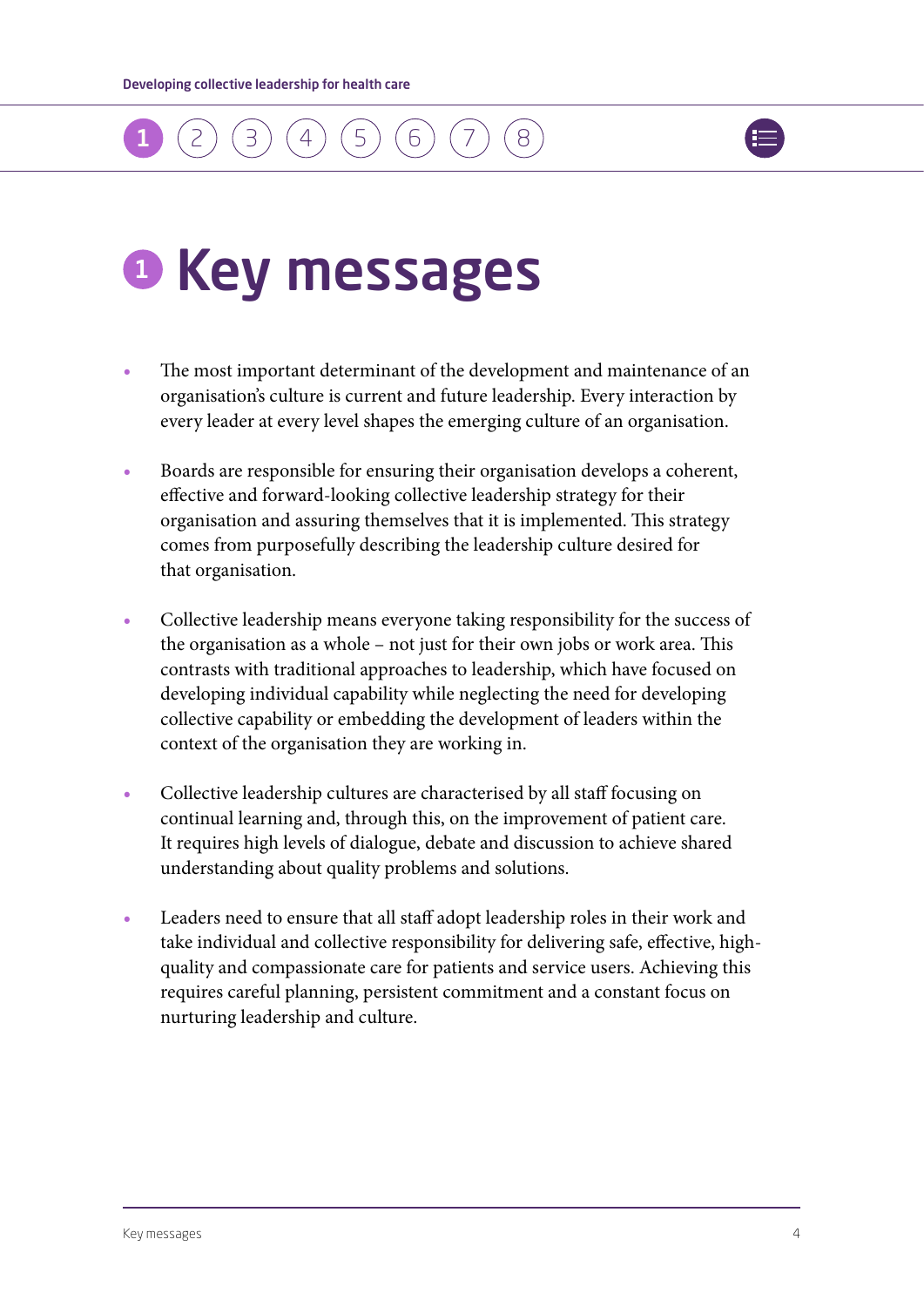

### <span id="page-5-0"></span>2 Context and culture

The NHS is confronted by radically changing demographic pressures and hugely increasing demands. Alongside these is the need to build public confidence after several high-profile scandals, to increase productivity and to promote innovation in health and social care. This all comes as public sector financial cuts are implemented on a large scale.

How can health care organisations respond effectively to these challenges? Policymakers, academics, patient leaders and practitioners, when posed this question repeatedly identify organisational culture as central to the effectiveness of health care organisations.

Culture is a set of shared, taken-for-granted implicit assumptions that members of an organisation hold and that determines how they perceive, think about and react to things (Schein 1992). In other words, it is 'the way we do things around here'. Every interaction in an organisation both reveals and shapes its culture – for instance, how staff talk to or about patients, and how they talk to each other. Culture reflects what an organisation values: quality, safety, productivity, survival, power, secrecy, justice, humanity and so on. If there are strong values of compassion and safety, new staff learn the importance of caring and safe practice. If they observe senior staff behaving aggressively or brusquely, they assimilate that. In short, if we want to improve care, we must focus on nurturing appropriate cultures.

Cultures are co-created by all in the organisation and they are dynamic. This is because individuals within organisations are constantly communicating, influencing, collaborating and competing up, down and across the organisation. This constant activity creates the cultures that exist within specialties, directorates, organisations and whole systems.

But the most important determinant of the development and maintenance of cultures is current and future leadership (Schneider and Barbera 2014). Leaders have the power to reward and punish; they control information and resources; they make choices about structure; and they shape the work lives of others for better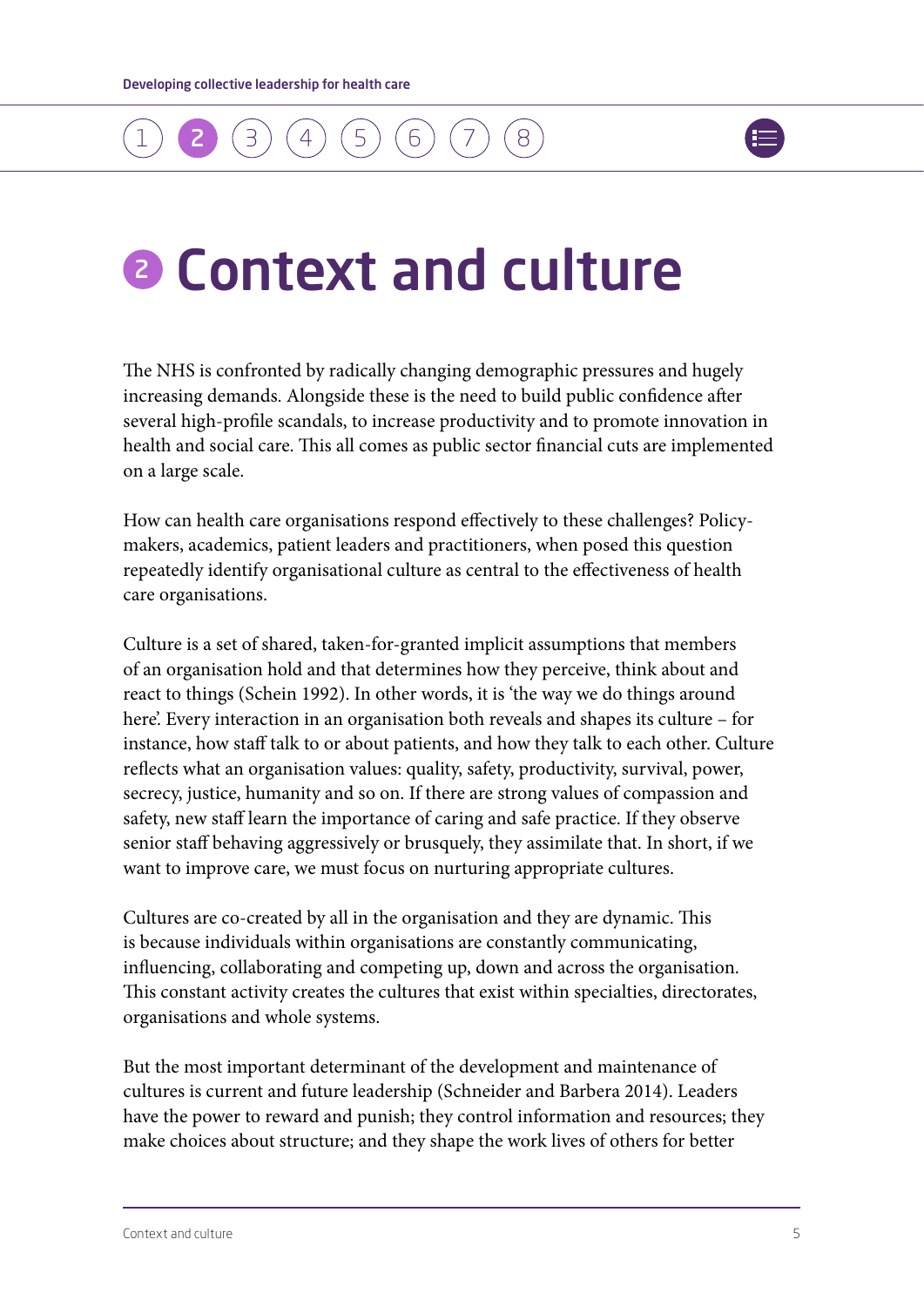



or worse. Leaders therefore command much of our attention. We note what they value – what they pay attention to, monitor, reward and reinforce. By doing so, we learn the values we must adopt to win leaders' approval. The followers of positive, supportive leaders behave more co-operatively and empathically.

Therefore NHS organisations must be led consciously and carefully to reinforce values of high-quality care that permeate their organisations, from top to bottom and end to end. But this does not happen by chance or by focusing only on individual leadership development.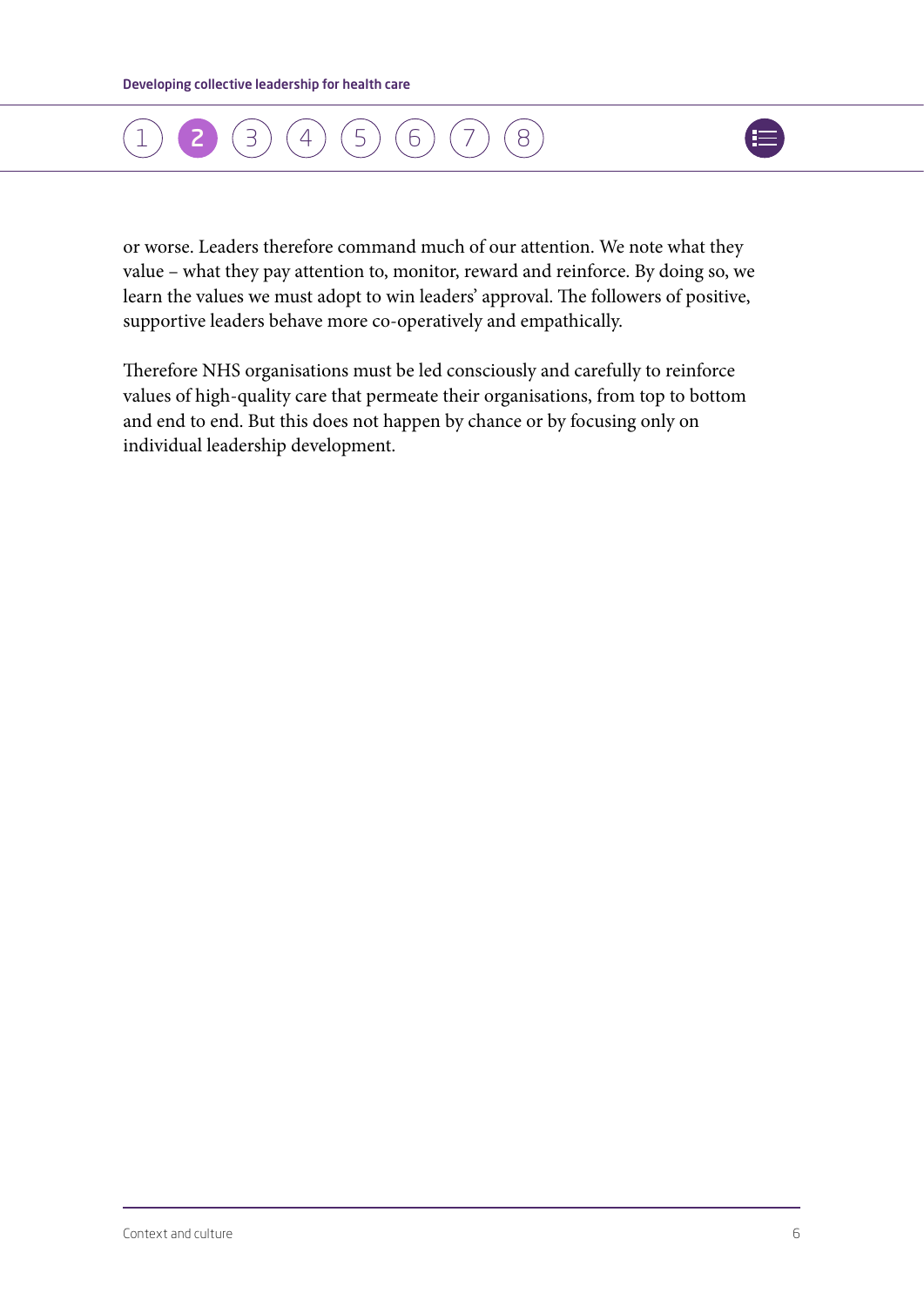### <span id="page-7-0"></span>[1](#page-4-0) ) ([2](#page-5-0) ) (**3 )** ([4](#page-9-0) ) ([5](#page-14-0) ) ([6](#page-17-0) ) ([7](#page-21-0) [8](#page-21-0)



### **8 Collective leadership:** a basis for caring cultures

Collective leadership represents a new way of sharing power, ensuring that leadership and expertise are correlated at every level in relation to every task. It also represents a strategy for integrating leadership collectively across the organisation. The ultimate responsibility for the quality of care provided by an organisation rests with NHS boards. Effective boards ensure their organisation has a continually evolving and clearly articulated leadership strategy designed to develop and sustain a culture of high-quality care. The Care Quality Commission (CQC) now recognises competence in this regard by incorporating into its inspections key lines of enquiry on whether organisations are well led. A component of this is the extent to which boards have ensured a leadership strategy is in place. And Monitor's 2014–17 strategy involves paying more attention to the capabilities of provider organisations to make the changes necessary for providing integrated care (Monitor 2014). This includes making sure that system leaders are working together effectively, nationally and locally – in effect, that there is collective leadership at every level.

Collective leadership means the distribution and allocation of leadership power to wherever expertise, capability and motivation sit within organisations. The purposeful, visible distribution of leadership responsibility onto the shoulders of every person in the organisation is vital for creating the type of collective leadership that will nurture the right culture for health care (McCauley 2011). In such a culture, roles of leadership and 'followership' shift depending on situational requirements. Collective leadership creates the culture in which high-quality, compassionate care can be delivered.

At a system level, collective leadership cultures for high-quality, compassionate care reach beyond the boundaries of specific organisations. They provide the basis for the creation of such cultures across the whole system, forging an interdependent network of organisations that work together to deliver high-quality care. In recognising that organisations cannot work in isolation to achieve the best possible care, it follows that their cultures need to be conducive to interdependent working within and across the system. This is a core argument for collective leadership.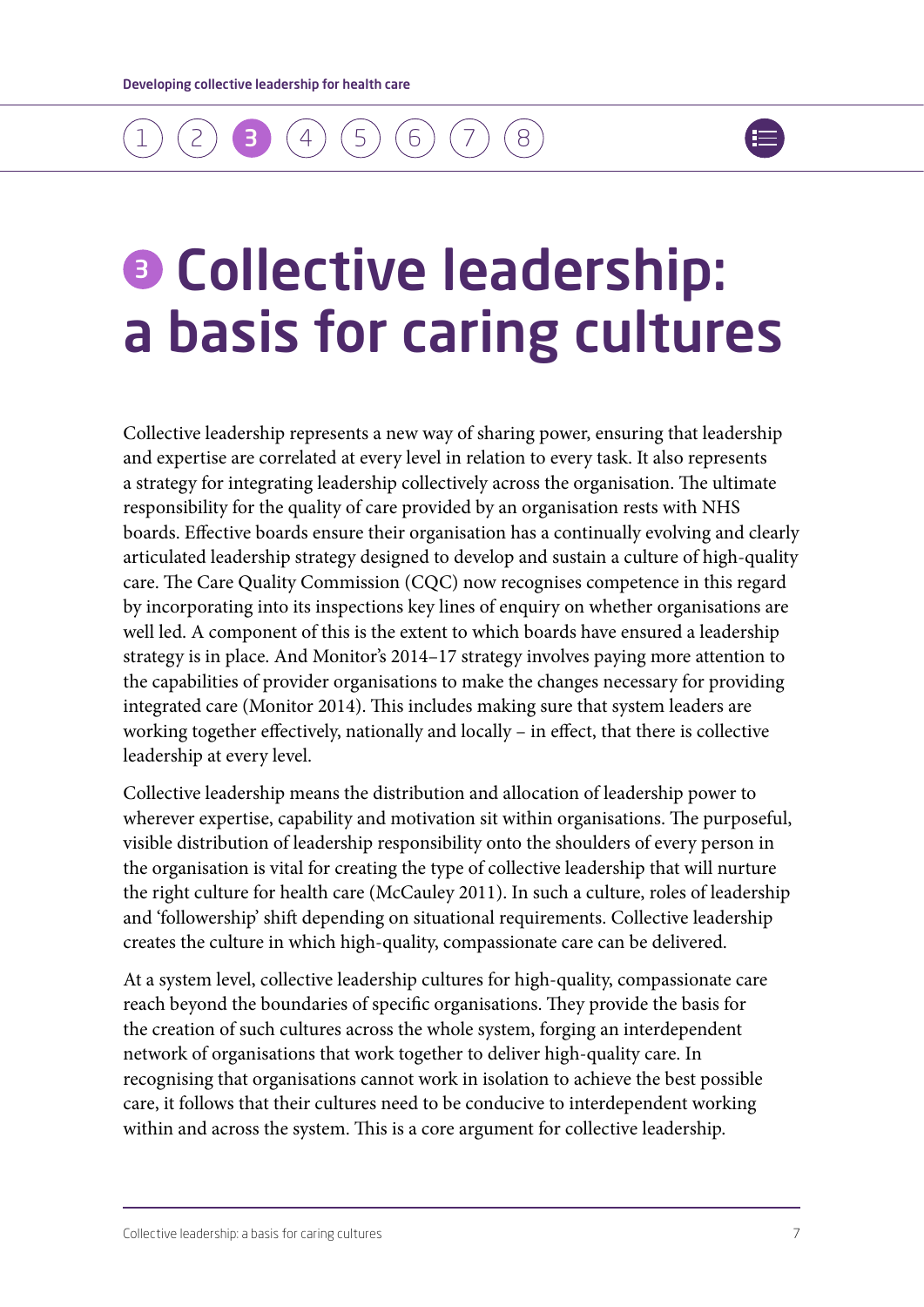### [1](#page-4-0) ) ([2](#page-5-0) ) (**[3](#page-7-0) )** ([4](#page-9-0) ) ([5](#page-14-0) ) ([6](#page-17-0) ) ([7](#page-21-0) [8](#page-21-0)



A collective leadership strategy emerges from a conscious and intelligent effort to plan for an integrated, collective network of leaders, including patients, distributed throughout the organisation and embodying shared values and practices (Browning *et al* 2011; [The King's Fund 2011](www.kingsfund.org.uk/publications/future-leadership-and-management-nhs)). The aim of the strategy must be to create a leadership community in which all staff take responsibility for nurturing cultures of high-quality and compassionate care. The strategy should require all staff to prioritise the effectiveness of the organisation and sector as a whole in creating this culture, rather than focusing only on individual or team success. Every member of staff has the potential to lead at many points in time, particularly when their expertise is relevant to the task in hand. It is also important to ensure all staff are focused on good followership, regardless of their seniority in the organisation.

To achieve this, senior leaders must understand the leadership practices and behaviours needed to nurture a caring culture. Understanding culture alone is insufficient; conscious, deliberate attention must be paid to enabling people at every level within the organisation to adopt leadership practices that nurture the cultures the NHS requires. For collective, distributed leadership (and followership), all staff must be engaged.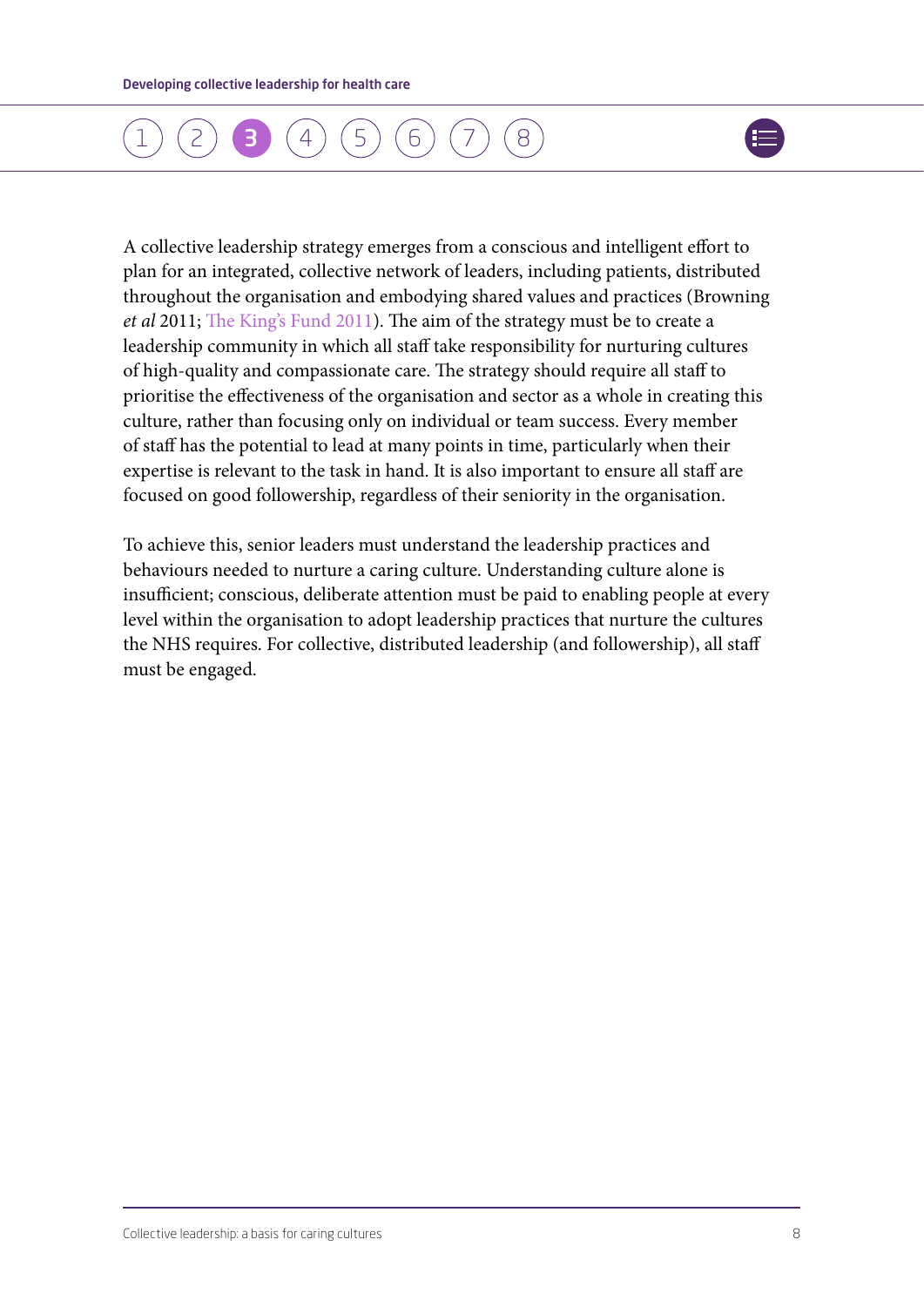### <span id="page-9-0"></span>[1](#page-4-0) ) ([2](#page-5-0) ) ([3](#page-7-0) ) (4 ) ([5](#page-14-0) ) ([6](#page-17-0) ) ([7](#page-21-0)  $(8)$  $(8)$  $(8)$



# $\bullet$  **Leadership for cultures** of high-quality care

The reports of the inquiries into the scandals, tragedies and problems of NHS organisations, such as in the Mid Staffordshire NHS Trust and Winterbourne View, identified organisational cultures as fundamental. The values and normative behaviours in those situations created the conditions for what ensued.

The components of good care – improving quality, increasing productivity, nurturing compassion, ensuring effectiveness, stimulating innovation and sustaining patient satisfaction – can be achieved only where the cultures of organisations are underpinned by the core values of the NHS – compassion, dignity, respect and equality, with high-quality care the overriding value. These create the conditions most associated with organisational cultures that encourage innovation, quality improvement and learning ([National Advisory Group on the Safety of Patients in](www.gov.uk/government/publications/berwick-review-into-patient-safety)  [England](www.gov.uk/government/publications/berwick-review-into-patient-safety) 2013).

What cultural characteristics are fundamental for the delivery of continually improving high-quality care? Key cultural characteristics:

- **•** are an inspiring vision and compelling strategic narrative
- **•** have associated clear objectives and priorities at every level from board to front line
- **•** have supportive people management and leadership
- **•** have high levels of staff engagement and therefore the conditions that lead to staff engagement
- **•** learning and innovation the responsibility of all
- **•** have high levels of genuine team working and co-operation across boundaries.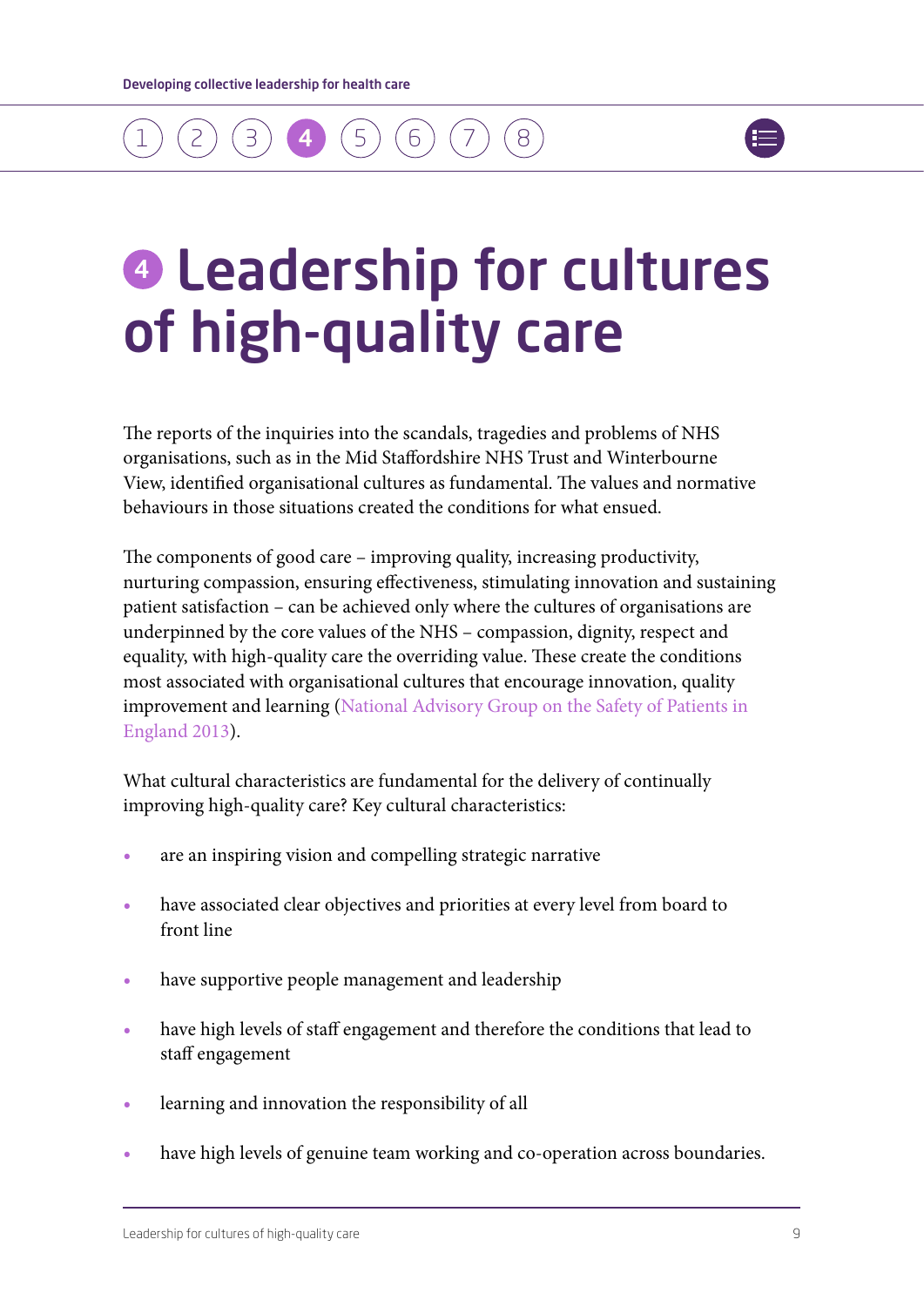

How does collective leadership nurture these characteristics?

The top priority is for leaders at every level to communicate an inspiring, forwardlooking and ambitious vision focused on offering high-quality, compassionate care to the communities they serve. Good leaders reiterate the message at every level that such care is the core purpose of all staff (Dixon-Woods *et al* 2013), so that everyone understands and acts on this commitment. This takes time, sustained energy and persistent commitment.

Staff in health services report that they are often overwhelmed by their workload and unclear about their priorities (Dixon-Woods *et al* 2013). This produces stress, inefficiency and poor-quality care. This can arise from too many priorities raining down from senior managers. Vision and mission statements about high-quality, compassionate care provide a directional path for staff. But they must be translated into clear, aligned, agreed and challenging objectives at all levels of the organisation, from the board to frontline teams and individuals (Locke and Latham 2013). Agreeing clear objectives is the most important element of effective appraisals for staff in terms of performance. This must be matched by timely, helpful and formative feedback for those delivering care if they are to improve continually the quality of care.

If we want staff to treat patients with respect, care and compassion, all leaders and staff must treat their colleagues with respect, care and compassion. Directive, aggressive or brusque leaders dilute the ability of staff to make good decisions, deplete their emotional resources and hinder their ability to relate effectively to patients, especially those who are most distressed or difficult. There are also clear links between staff experience and patient outcomes. Staff views of their leaders are strongly related to patients' perceptions of the quality of care. The higher the levels of satisfaction and commitment that staff report, the higher the levels of satisfaction patients report. When staff report high levels of supportiveness from their immediate managers, patients report receiving better care. If leaders and managers create positive, supportive environments for staff, the staff in turn create caring, supportive environments and deliver higher-quality care for patients. Such leadership cultures encourage staff engagement.

Staff engagement in health services refers to an experience of work that is involving, at times exciting, meaningful, energising, affirming, stretching and connecting.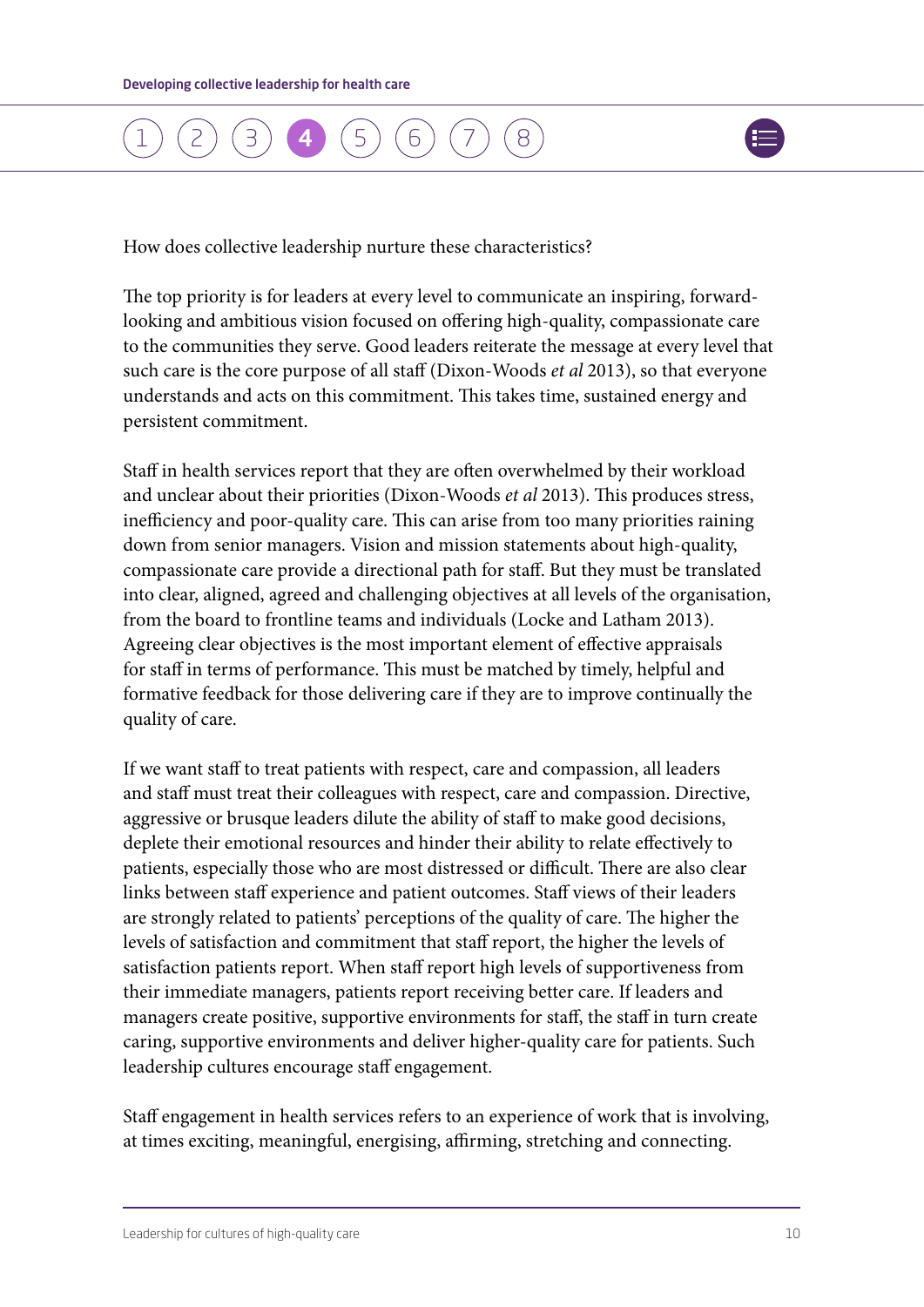### [1](#page-4-0) ) ([2](#page-5-0) ) ([3](#page-7-0) ) ([4](#page-9-0) ) ([5](#page-14-0) ) ([6](#page-17-0) ) ([7](#page-21-0)  $\beta$



It is characterised by strong identification with the organisation and a drive to be involved in decision-making and innovation to improve the delivery of care. Data from the UK National Staff Survey reveal that staff engagement trumps all other measures (staff satisfaction, leadership, human resource management (HRM) practices) as the best overall predictor of NHS organisations' outcomes. It predicts patient mortality (in the acute sector), care quality and financial performance (based on CQC ratings), patient satisfaction, and staff absenteeism, health and wellbeing across all sectors. Leaders help create the conditions for high staff engagement by:

- **•** promoting a positive climate
- **•** recognising staff contributions
- **•** providing information
- **•** giving helpful feedback
- **•** supporting staff innovation
- **•** promoting fairness and transparency
- **•** developing trusting relationships.

Sustaining cultures of high-quality care involves all staff focusing on continual learning and improvement of patient care, 'top to bottom and end to end', and thereby taking leadership responsibility for improving quality ([National Advisory](www.gov.uk/government/publications/berwick-review-into-patient-safety)  [Group on the Safety of Patients in England 2013\)](www.gov.uk/government/publications/berwick-review-into-patient-safety). The same applies to staff 'continually and forever reducing harm'; ensuring reflective practice is endemic and taking responsibility for giving both positive and negative feedback on safety behaviours to colleagues (regardless of seniority). Where there is a culture of collective leadership, all staff members are likely to intervene to solve problems, to ensure quality of care and to promote responsible, safe innovation. Collective leadership focused on improvement should ensure that:

**•** teams at all levels collectively take time out to review and improve their performance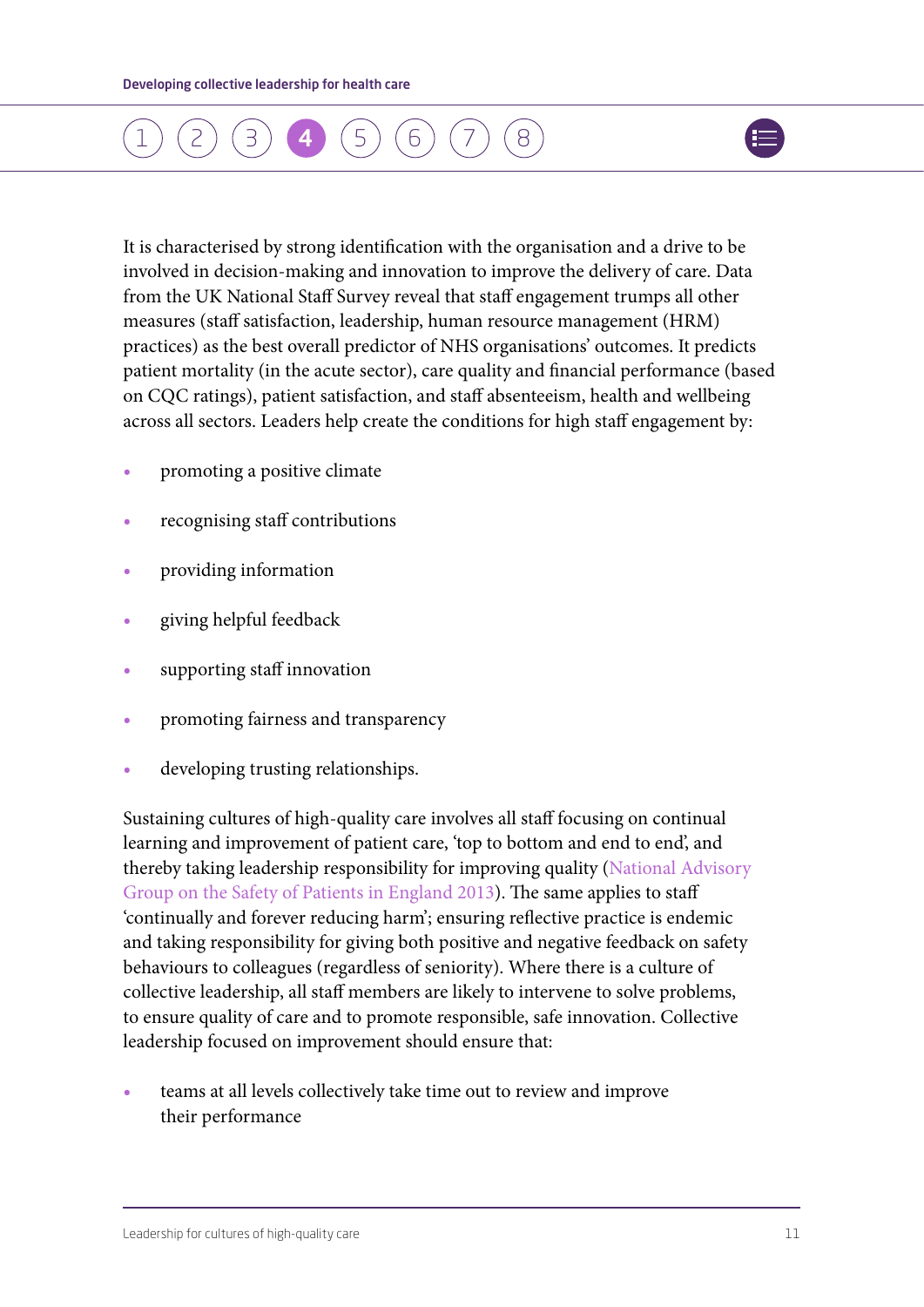



- **•** mastery of quality and patient safety sciences and practices is an ongoing priority for all
- **•** there are high levels of dialogue, debate and discussion across the organisation (top to bottom and end to end) to achieve shared understanding about quality problems and solutions.

This is what collective leadership implies. Similarly, all staff will encourage, welcome and explore feedback and treat complaints and errors as opportunities for system learning rather than as a prompt for blame. This encourages collective openness to and learning from errors, near misses and incidents.

Cultures of quality and safety require a strong value of team-working. Health care staff, across professional boundaries, have to work interdependently to provide high-quality and safe care for patients (Lyubovnikova and West 2013; West 2012). Where multi-professional teams work together, patient satisfaction is higher, health care delivery is more effective, there are higher levels of innovation in the provision of new and improved ways of caring for patients, lower levels of staff stress, absenteeism and turnover, and more consistent communication with patients. Leadership that ensures effective team and inter-team working (both within and across organisational boundaries) is essential if NHS organisations are to meet the challenges ahead. Shared leadership in teams is a strong predictor of team performance (D'Innocenzo *et al* 2014).

As the Francis Inquiry and Berwick reports emphasise, creating such cultures requires a conscious, collective approach to ensuring that the right leadership is in place to nurture the right values with the right behaviours. This requires a collective leadership strategy.

#### Collective leadership at Salford Royal: a model for quality improvement

Salford Royal NHS Foundation Trust established a vision to become the safest organisation in the NHS. It has achieved this by aspiring to provide safe, clean and personal care to every patient, every time. The chief executive has been in post for more than 12 years (compared with the two-year average tenure for chief executives). The organisation has a comprehensive quality improvement (QI) strategy and the board decides every year what to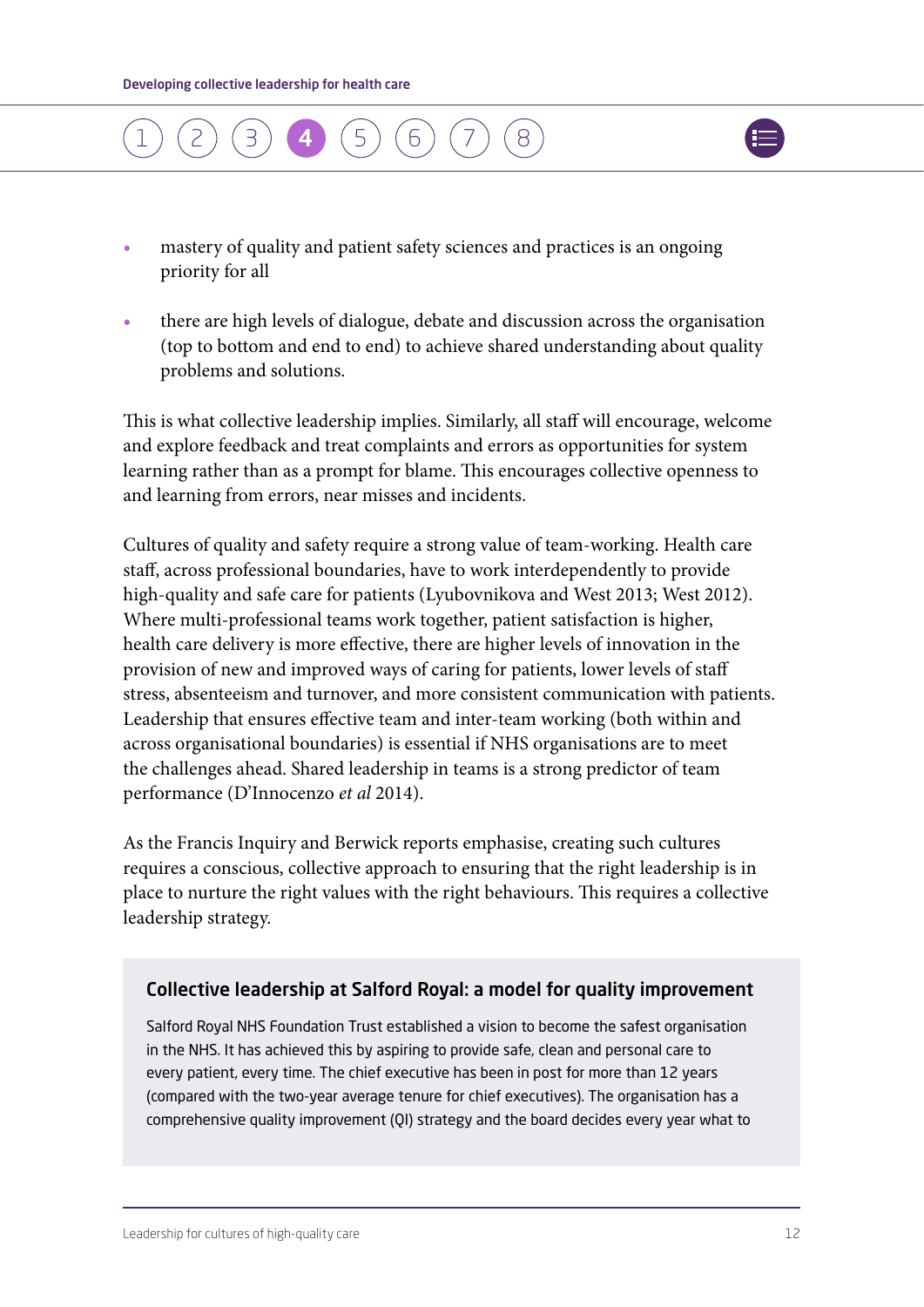

improve, by how much and by when. There is particular emphasis on making QI information available and accessible for all staff members, empowering them to take the lead in initiatives for their areas. Driver diagrams identify the primary and secondary drivers of improvement, and staff directly initiate and sustain improvements, supported by in-house QI experts. Learning from others both inside and outside the organisation is championed, exemplified by the establishment of NHS Quest, a network of 14 NHS organisations focused on cross-organisational learning for QI. Salford tracks QI performance and compares performance with that of other NHS organisations, for instance, on hospital standardised mortality ratios (HSMRs), readmissions and harms. The trust openly displays data on safety and quality in each ward (for example, on infections and falls) as well as information on required and actual staffing levels. Every bed has a white board beside it on which patients and family members can record what matters to them.

The executive team models the kind of leadership behaviour that emphasises core NHS values: they do patient safety walkabouts to identify and understand problems and spot examples of good care. They have set up charters of commitment with medical staff and between management and clinical staff, which have been hugely influential in changing the culture.

Leadership values and behaviours were developed with full staff engagement. In order to select, develop and retain the right people for a collective leadership culture, the organisation uses the GE 9-box grid to assess leaders' performance and potential. This helps decision-making on succession placement, readiness for promotion and attrition risk. Salford has a clear and transparent goal-setting and appraisal system that feeds into the organisation's vision, mission and strategic priorities.

As a result, Salford is in the top 10 per cent of trusts for performance on mortality rates; has good financial performance; and has good performance on the safety thermometer and on infections, falls and pressure ulcers. It has the highest consistent ratings on service quality. The National Staff Survey results for November 2013 reveal that Salford has the highest engagement scores in England for all NHS provider organisations. It also has the highest scores on many of the key findings within the survey, including staff satisfaction; being able to recommend the trust as a place to work or be treated; staff feeling satisfied with the quality of work and level of patient care they are able to offer; communication; support from immediate managers; team-working; and the proportion of staff reporting that they receive well-structured appraisals.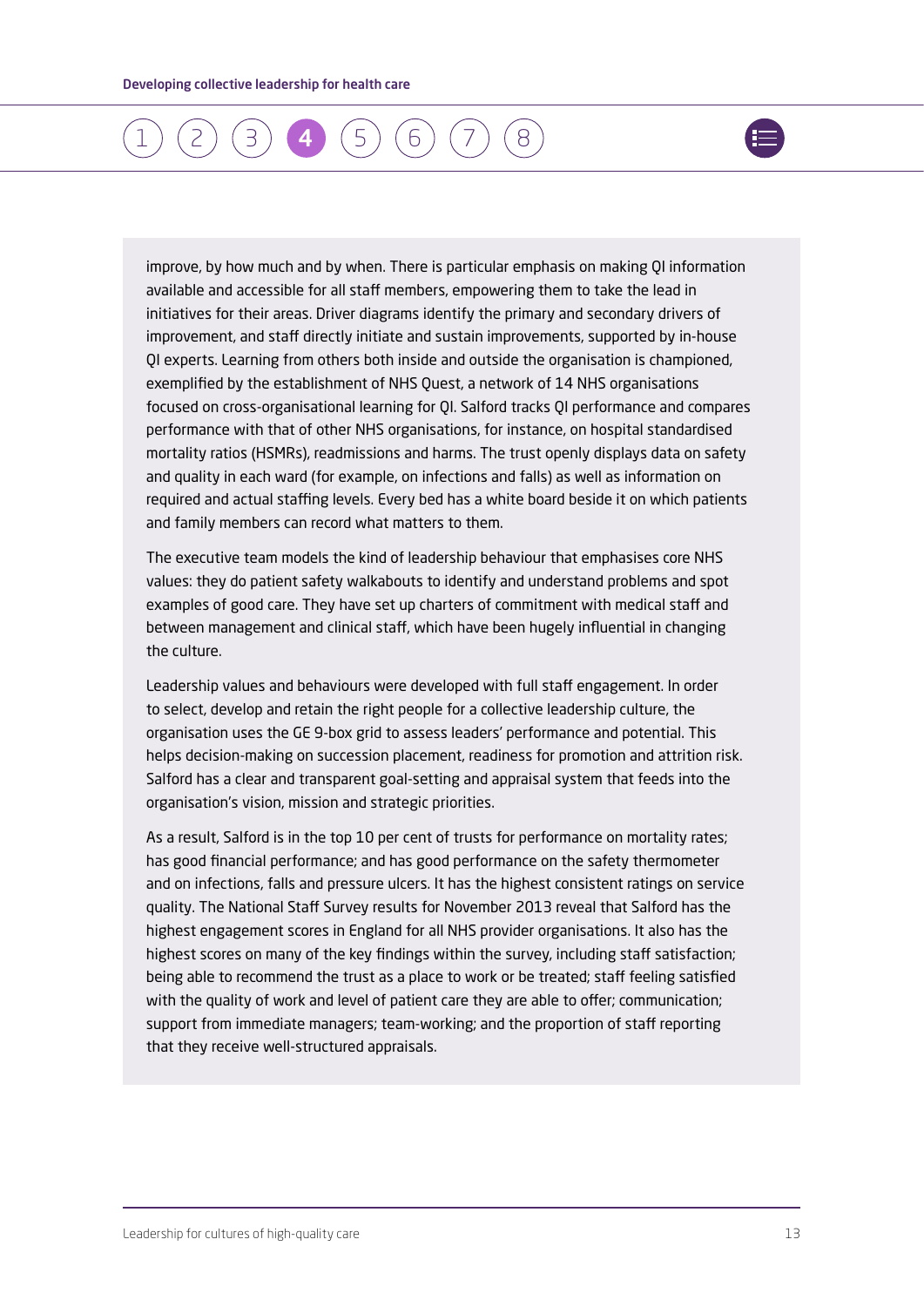### <span id="page-14-0"></span>[1](#page-4-0) ) ([2](#page-5-0) ) ([3](#page-7-0) ) ([4](#page-9-0) ) (**5 )** ([6](#page-17-0) ) ([7](#page-21-0) [8](#page-21-0)



### **6** What is collective leadership?

In collective leadership cultures, responsibility and accountability function simultaneously at both individual and collective levels. They breed regular reflective practice focused on failure, exploratory learning and making continuous improvement an organisational habit. By contrast, command-and-control leadership cultures invite the displacement of responsibility and accountability onto single individuals, leading to scapegoating and creating a climate of fear of failure rather than an appetite for innovation.

Leadership comes from both the leaders themselves and the relationships among them. Organisational performance does not rest simply on the number or quality of individual leaders. What counts is the extent to which formal and informal leaders work collectively in support of the organisation's goals and in embodying the values that underpin the desired culture. Leadership also incorporates the concept of followership – everyone supporting each other, including leaders, to deliver highquality care, and everyone taking responsibility for the success of the organisation as a whole.

Research and practice from the Center for Creative Leadership and The King's Fund show that, where leaders and leadership relationships are well developed, trusts will benefit from direction, alignment and commitment (Drath *et al* 2008; [The](www.kingsfund.org.uk/publications/patient-centred-leadership)  [King's Fund 2013,](www.kingsfund.org.uk/publications/patient-centred-leadership) [2012](www.kingsfund.org.uk/publications/leadership_review_12.html)). Direction refers to the agreement among people on what the organisation is working together to achieve (in other words, the organisational purpose). It includes goals and targets, for example about care quality and safety, as well as the organisation's mission and values, such as compassion, transparency, engagement and patient focus. Alignment refers to the effective co-ordination and integration of different aspects of the work so that everyone's efforts fit together in service of a shared commitment to patients. Commitment implies that everyone takes responsibility and works towards the success of the organisation as a whole as a priority.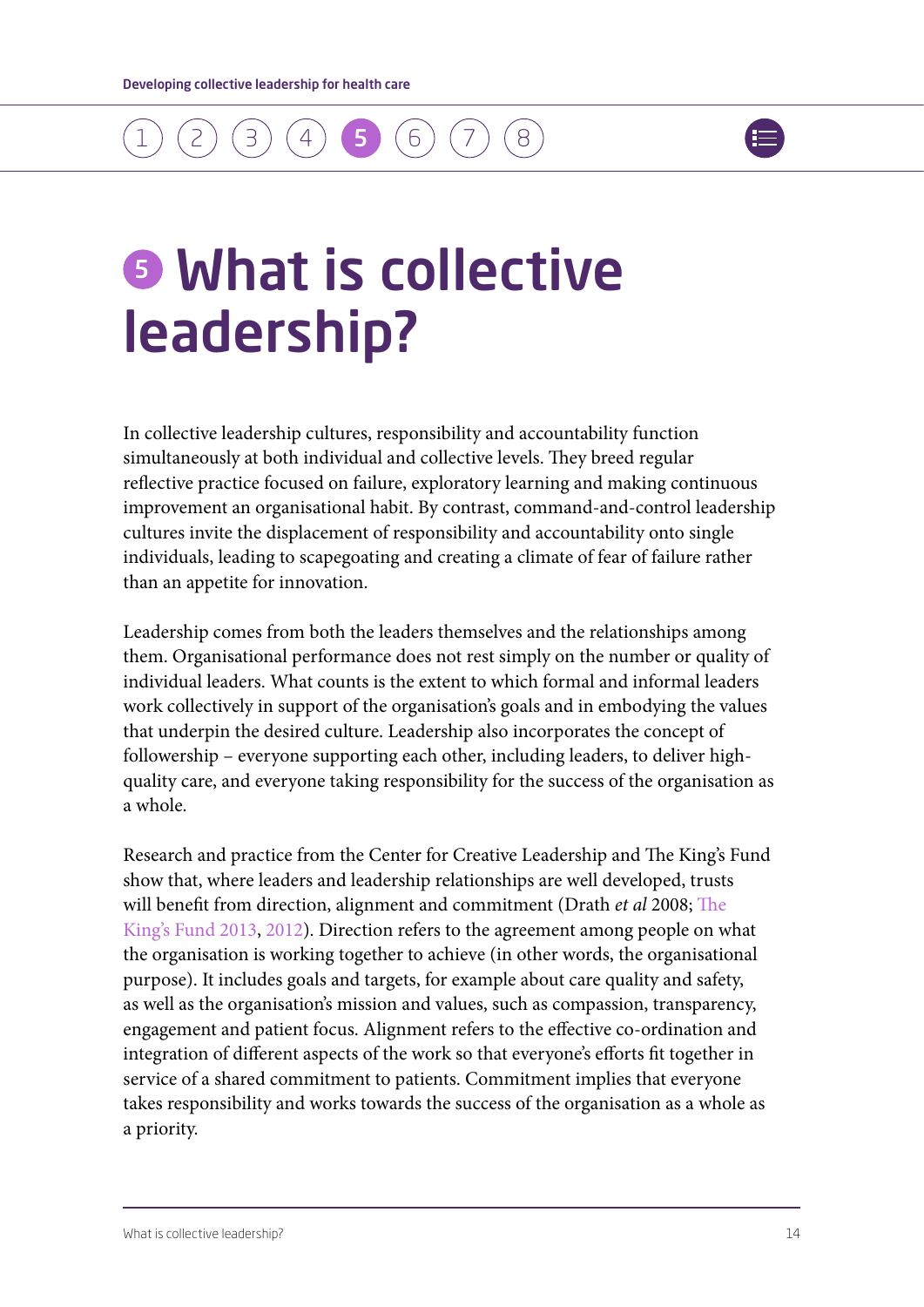### [1](#page-4-0) ) ([2](#page-5-0) ) ([3](#page-7-0) ) ([4](#page-9-0) ) (**[5](#page-14-0) )** ([6](#page-17-0) ) ([7](#page-21-0) [8](#page-21-0)



There is also increasing recognition of the importance of new leadership coalitions with patients. The King's Find report *Patient-centred leadership* [\(2013\)](www.kingsfund.org.uk/publications/patient-centred-leadership) recommends that 'patient leaders should work alongside NHS leaders to support the transformation called for in the Francis Inquiry report.' Organisations such as the Centre for Patient Leadership also stress the importance of seeing patient leaders as a resource for change in health and social care organisations.<sup>1</sup> Much like multidisciplinary team-working, collective leadership with patients would require a redistribution of power and decision-making along with a shift in thinking about who is included in the collective leadership community. This is an emerging field and The King's Fund is currently developing an offer of help to organisations to develop this collective leadership and, thereby, the cultures that health care needs.

#### Collective leadership at Wrightington, Wigan and Leigh NHS Foundation Trust: empowering dialogue

The journey to staff engagement at Wrightington, Wigan and Leigh (WWL) NHS Foundation Trust began 15 years ago, as a joint initiative between senior managers and staff to increase mutual understanding and bridge hierarchical divides. Directors' 'walkabouts' give them the opportunity to listen to staff at the front line, and give staff regular opportunities to talk directly to the senior team. This engagement is greatly strengthened by the implementation of the Listening into Action (LiA) programme, which involves large-scale staff listening events led by the chief executive and other directors. Staff are asked three questions: what works well, what needs to improve, and what are the barriers to improvement? Getting these events ingrained in the trust's culture has produced quick wins and bigger system changes. They exemplify the opportunity for all staff to lead in the organisation.

A team-focused practice of collective leadership is the 'Pioneer Teams' programme, with staff running their own listening events and implementing local changes to improve services. The trust is working in partnership with Unipart to develop lean ways of working through team communication cells, and visual management tools, with the use of metrics and devolved problem-solving. Teams are encouraged to come together for 15 minutes daily to determine priorities, provide updates and address problems, and to recognise and appreciate successes. They record their progress visually at a central point to keep the whole team updated.

<sup>1.</sup> See *Bring it on,* a paper produced by the Centre for Patient Leadership and FPM for NHS Midlands and East for useful summary of the issues and practice of patient leadership and also a starting definition of who patient leaders are [http://centreforpatientleadership.com/wp-content/uploads/2013/04/Bring-it-on-40-ways-to-support-Patient-Leadership-](http://centreforpatientleadership.com/wp-content/uploads/2013/04/Bring-it-on-40-ways-to-support-Patient-Leadership-FINAL-V-APRIL-2013.pdf)[FINAL-V-APRIL-2013.pdf](http://centreforpatientleadership.com/wp-content/uploads/2013/04/Bring-it-on-40-ways-to-support-Patient-Leadership-FINAL-V-APRIL-2013.pdf)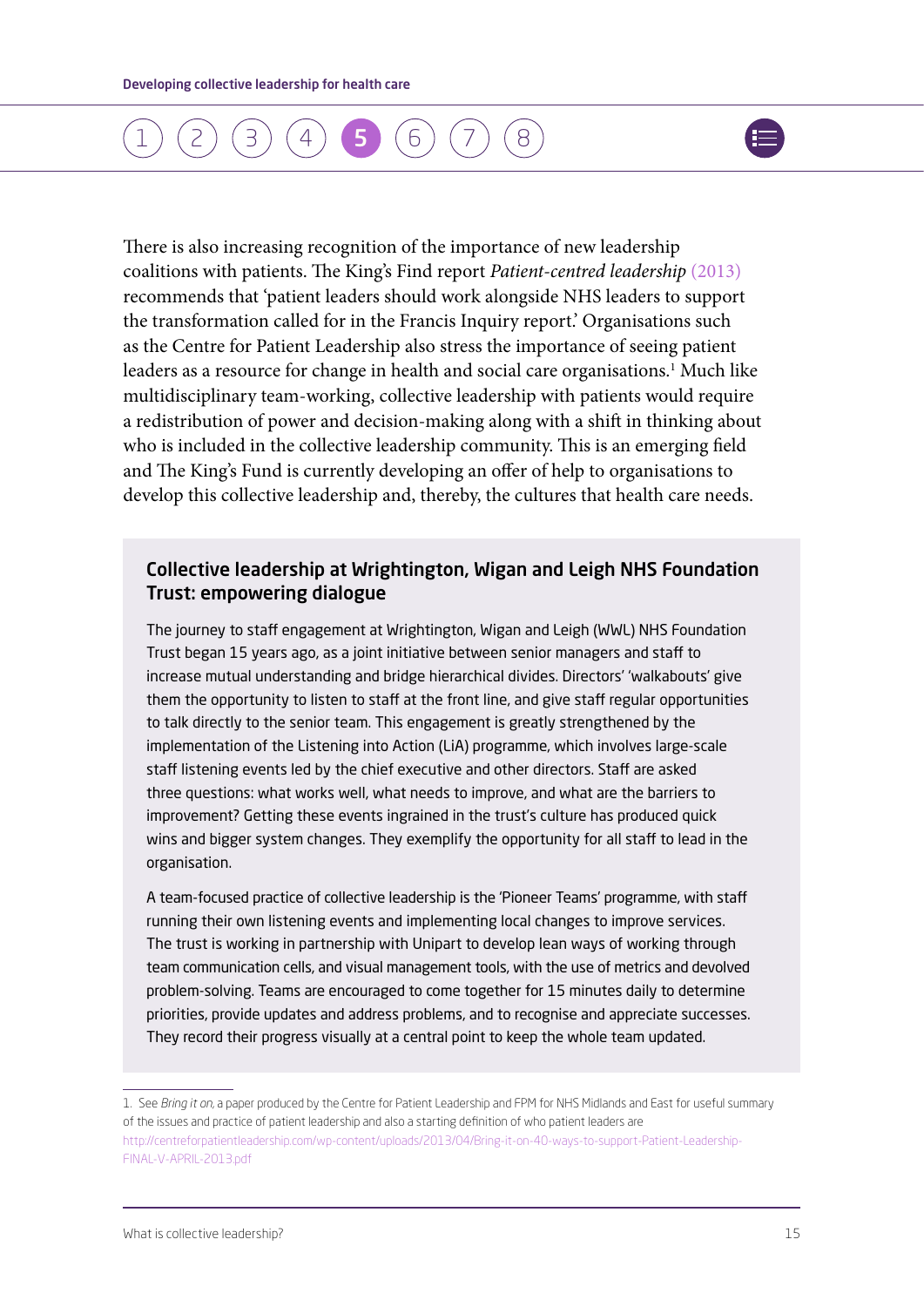



- a partnership approach between staff and management
- strong promotion of collective leadership through staff engagement
- communication of information on engagement levels and linked improvements in service delivery throughout the organisation
- quick action after listening events to bring about change
- timely feedback to staff about achievements through a 'you said we did' approach.

The trust is promoting engagement as a cultural value: rather than simply ticking the box on the leadership question 'Have we asked our staff?', leaders not only ask, they also listen, support and empower staff to lead implementation. For some, it required shifting mindsets to lead this way and to make more informed and collaborative decisions through staff involvement. But it was worth it. As a consequence, the trust has seen major sustained improvements in staff survey scores, sickness absence levels and expenditure on temporary staffing and many benefits for patients, including improvements in patient care. More information is in an online video:<http://bit.ly/1dB2fwO>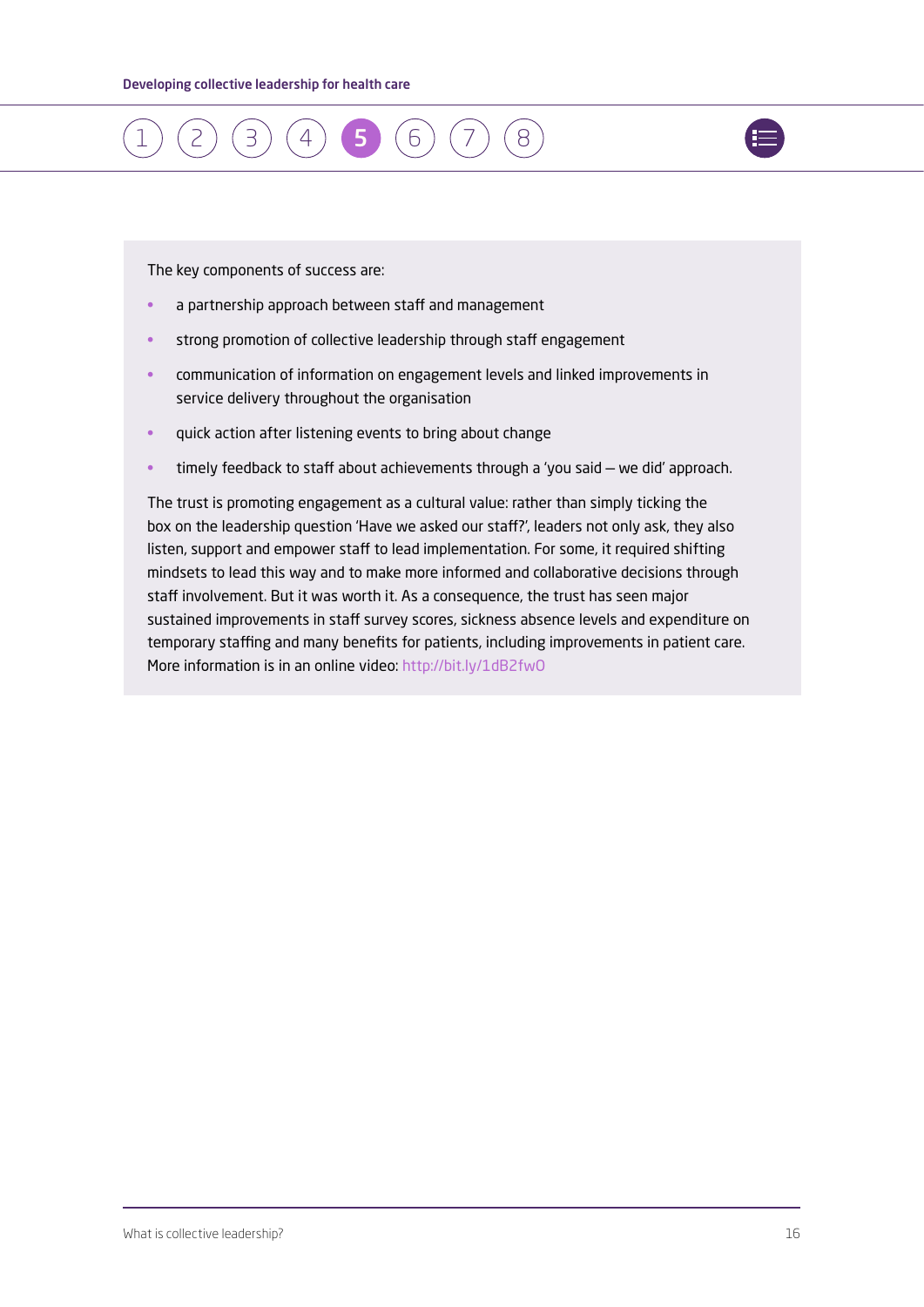### <span id="page-17-0"></span>[1](#page-4-0) ) ([2](#page-5-0) ) ([3](#page-7-0) ) ([4](#page-9-0) ) ([5](#page-14-0) ) **(6 )** ([7](#page-21-0)  $\beta$



### **6 Developing a collective** leadership strategy

A leadership strategy is the result of a process of consciously and purposefully describing the desired leadership culture; identifying the skills and behaviours needed at an individual and collective level to create the desired culture; and planning the identification, development and diversity of designated individual leaders needed to implement and sustain the desired leadership culture. A leadership strategy is thus a truly organisational effort to tackle leadership as a collective organisational responsibility. It views leadership development as a means of creating collective capability in the organisation and endorses the integration of leadership development with organisational development. This contrasts with much traditional leader development work, which has focused on developing individual capability while neglecting the need for developing collective capability or embedding the development of people within the context of the organisation they are working in.

A leadership strategy makes explicit:

- **•** how many leaders a health and social care organisation needs
- **•** of what kind
- **•** in which positions
- **•** with which skills and
- **•** the way in which they should behave, individually and collectively, to achieve high-quality and compassionate care for patients and service users.

Simply filling all the leadership positions on an organisational chart will not produce the quality of leadership now required in health and social care. What matters is what those people do and how they relate to one another. The challenge of recruiting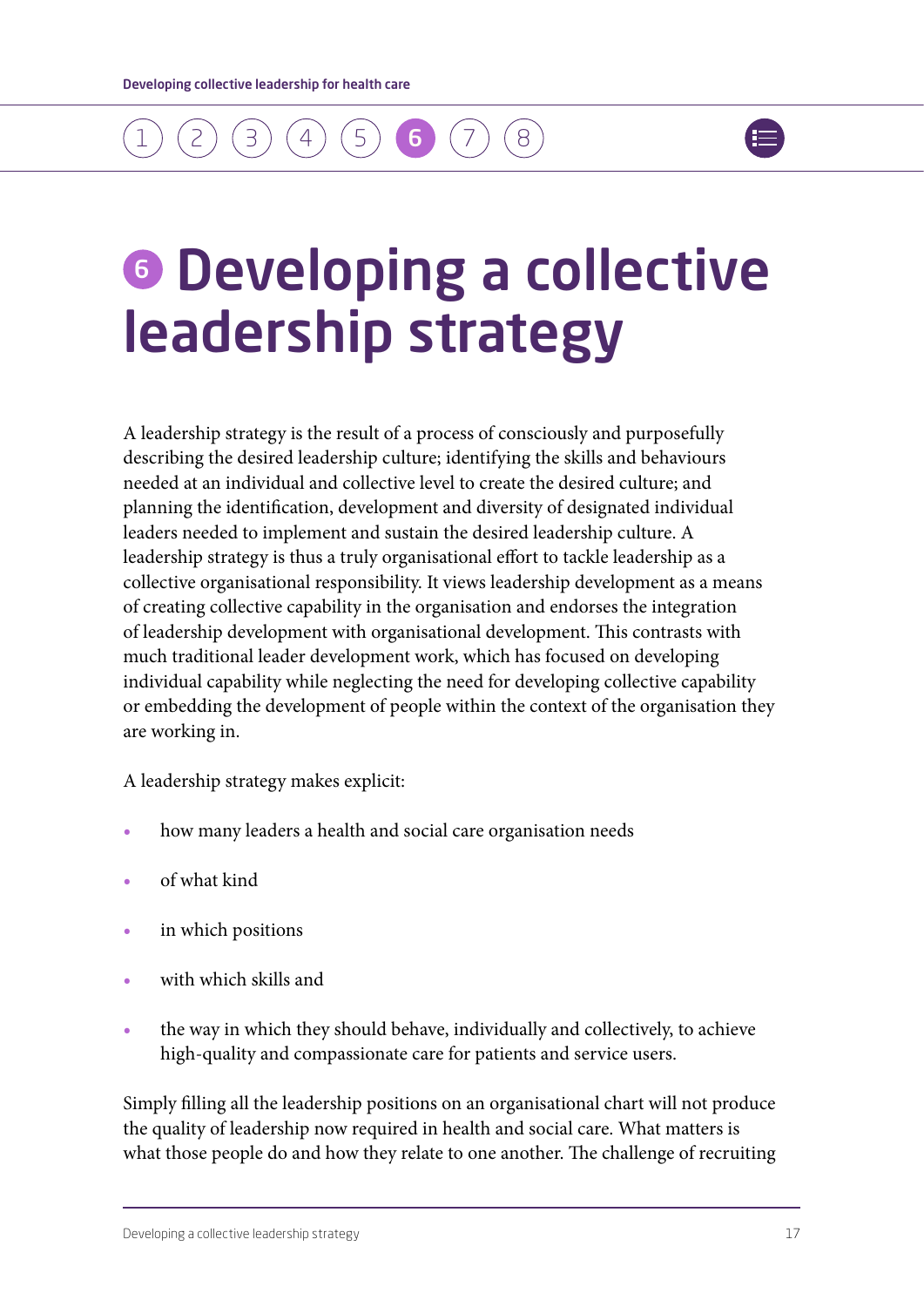### [1](#page-4-0) ) ([2](#page-5-0) ) ([3](#page-7-0) ) ([4](#page-9-0) ) ([5](#page-14-0) ) **([6](#page-17-0) )** ([7](#page-21-0) [8](#page-21-0)



and retaining leaders at all levels must be recognised. There is a need for clinical leadership at every level; for leadership teams where clinical and non-clinical staff work together without fault lines and schisms; and for committed medical staff who are engaged and privileged participants.

Power, authority and influence operate through formal hierarchical organisational structures of executive directors, deputy directors, directorate heads and team leaders among others; and through informal systems of personal contacts, length of tenure in post, professional allegiances and so on. Therefore when planning leadership in the context of nurturing cultures it is important to include both those leaders with formal leadership roles and those influential leaders found in every part of an organisation or system.

Through developing collective leadership strategies, the cultures necessary for our current and future health care services can be nurtured. Previous publications from The King's Fund suggest how those strategies should be shaped. In 2011, *The future of leadership and management in the NHS: no more heroes* ([The King's Fund 2011](www.kingsfund.org.uk/publications/future-leadership-and-management-nhs)) argued that the model of 'heroic' leadership was outdated and instead required a 'shared leadership' model within and across many organisations. This involves developing the organisation and its teams across systems of care. In 2012, *Leadership and engagement for improvement in the NHS: together we can* ([The King's Fund](www.kingsfund.org.uk/publications/leadership_review_12.html)  [2012](www.kingsfund.org.uk/publications/leadership_review_12.html)) focused on the importance of employee engagement. It argued that, in times of crucial change, we need a highly motivated workforce with energy, ideas and commitment if we are to be successful. The report argued that leaders are pivotal in cultivating a strong culture of engagement for patients and staff and that leaders must work as a collective group to create and sustain cultures of engagement. The report *Patient-centered leadership: rediscovering our purpose* ([The King's Fund](www.kingsfund.org.uk/publications/patient-centred-leadership)  [2013](www.kingsfund.org.uk/publications/patient-centred-leadership)), published following the inquiry at Mid Staffordshire Hospital, stated that leadership development is essential for nurturing an organisational culture in which patients' needs come first and for ensuring that the values of patient-centred care are communicated and understood at all levels in health care organisations. It recommended that the NHS should focus on constancy of purpose, organisational and leadership stability, and on allowing sufficient time to work on the many factors that contribute to delivering high-quality care.

A leadership development plan flows from the strategy to contribute to achieving the desired future state. It is a process that is considered, contextual and informed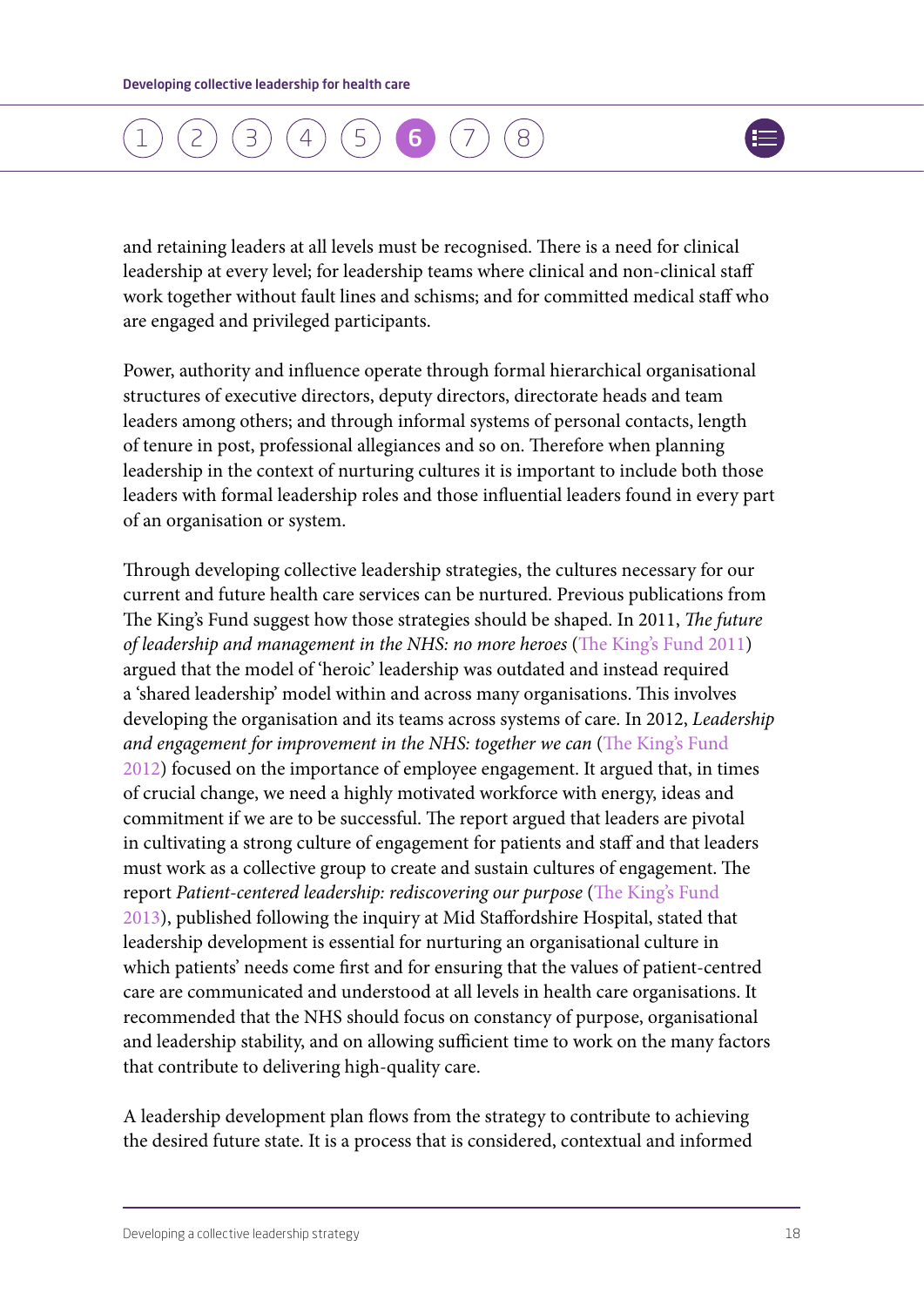### [1](#page-4-0) ) ([2](#page-5-0) ) ([3](#page-7-0) ) ([4](#page-9-0) ) ([5](#page-14-0) ) **([6](#page-17-0) )** ([7](#page-21-0)  $\alpha$



by data and requires disciplined commitment and action. By implication, leadership development will be fundamentally contextualised in the culture and strategy of the organisation concerned. It will not be a process of training individuals in remote locations in an atomistic fashion.

#### Collective leadership development at Nottinghamshire Healthcare Trust

Nottinghamshire Healthcare Trust's 9,000 staff provide integrated health care across Leicestershire, Nottinghamshire and Yorkshire. The trust's growth and success in recent years are attributed to its collective leadership, based on all staff taking responsibility for leading the organisation. Distributed and situational leadership are at the heart of its culture and are achieved through an array of purposeful and strategic development efforts. One such effort is the leadership development programme Invest to Lead, which stretches five learning days over a course of five months. It involves senior staff and equal numbers of clinicians and staff from non-clinical services. By June 2014, 1,300 staff will have completed the programme.

Participants are told that they are accountable for developing appraisals, communication, team-working, team performance, prioritisation, problem-solving and decision-making. The trust reiterates that leadership is held by all employees. The programme reinforces the fact that the best outcomes for patients will be provided by teams that are well led, appraised effectively and which have had time to commit to setting objectives. Organisational development objectives are clearly communicated throughout the programme. They include:

- continuous improvements in patient and carer satisfaction, involvement, recovery and power
- embedding a positive culture
- meeting and exceeding regulatory standards
- developing partnerships with commissioners, members and stakeholders through proactive support for partnership-working
- ensuring service transformation/redesign, primary/secondary care development, urgent care and long-term condition management
- promoting integrated care
- increasing information quality and accuracy to support clinical and patient decision-making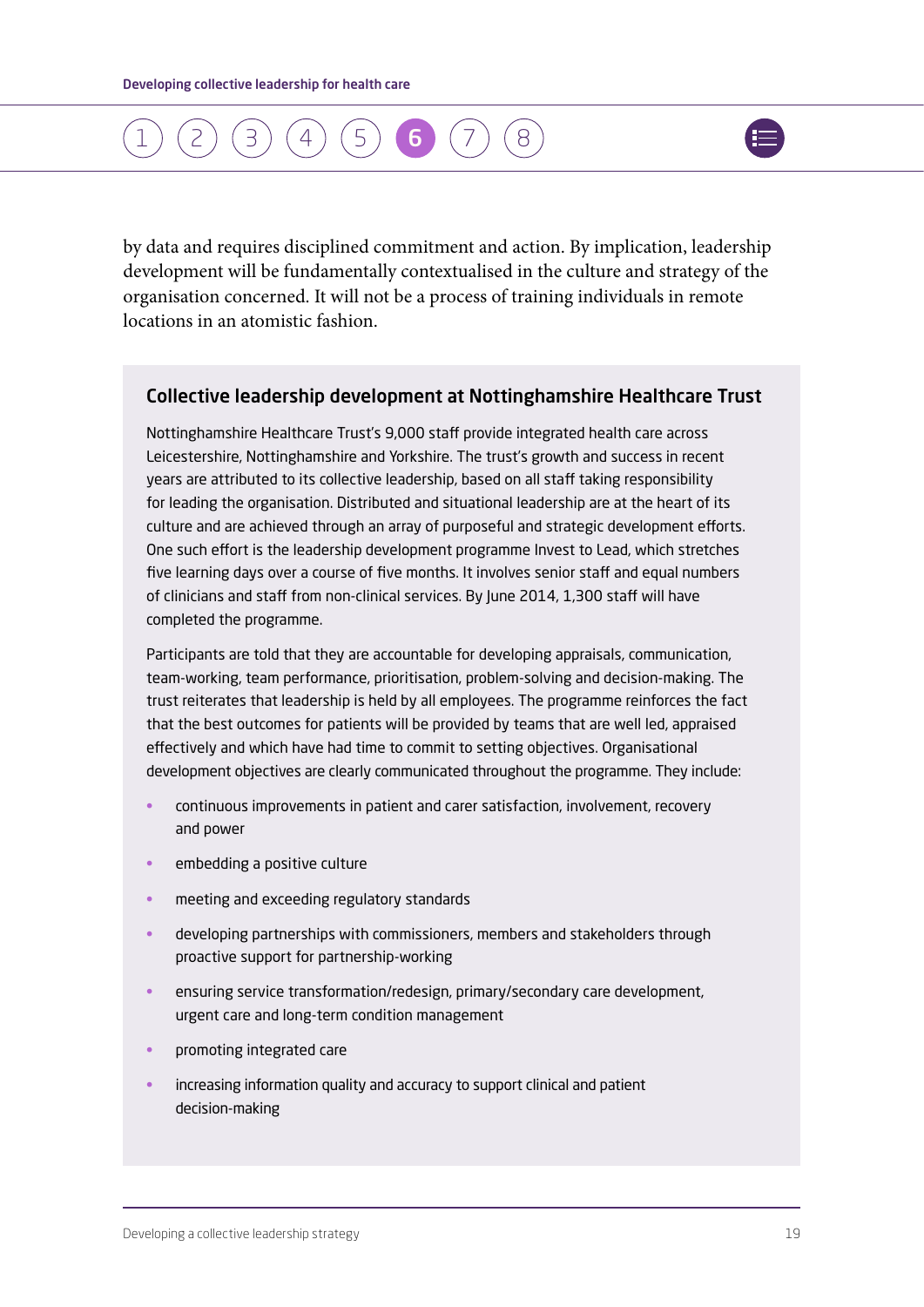



• further enhancing distributed leadership, supervision, appraisal and team development.

The programme aims to challenge staff by asking them to take responsibility for managing and leading change. Aside from presenting information and leading dialogue, senior staff in the programme are considered on the same footing as other staff members, listening and learning throughout the programme, thereby offering a role model of the type of leadership the organisation wants to develop. The chief executive presents information on the likely trends in their 'markets' and also describes trends in regional and national policy, seeking to map the future for the organisation. Current achievements are celebrated and distributed and compassionate leadership is encouraged. Core organisational values are reinforced, including valuing the individual, the work of both clinical and non-clinical staff, and staff commitment to patients.

The Invest to Lead programme encourages all staff to demonstrate leadership among their work colleagues, in whatever role they perform. The programme aims to help staff 'identify personal ambitions, role model influence, ensure service improvement, and develop insight and impact for their patients, their teams and themselves'. (For more information, see: [http://tinyurl.com/ogqwsxu\)](http://tinyurl.com/ogqwsxu)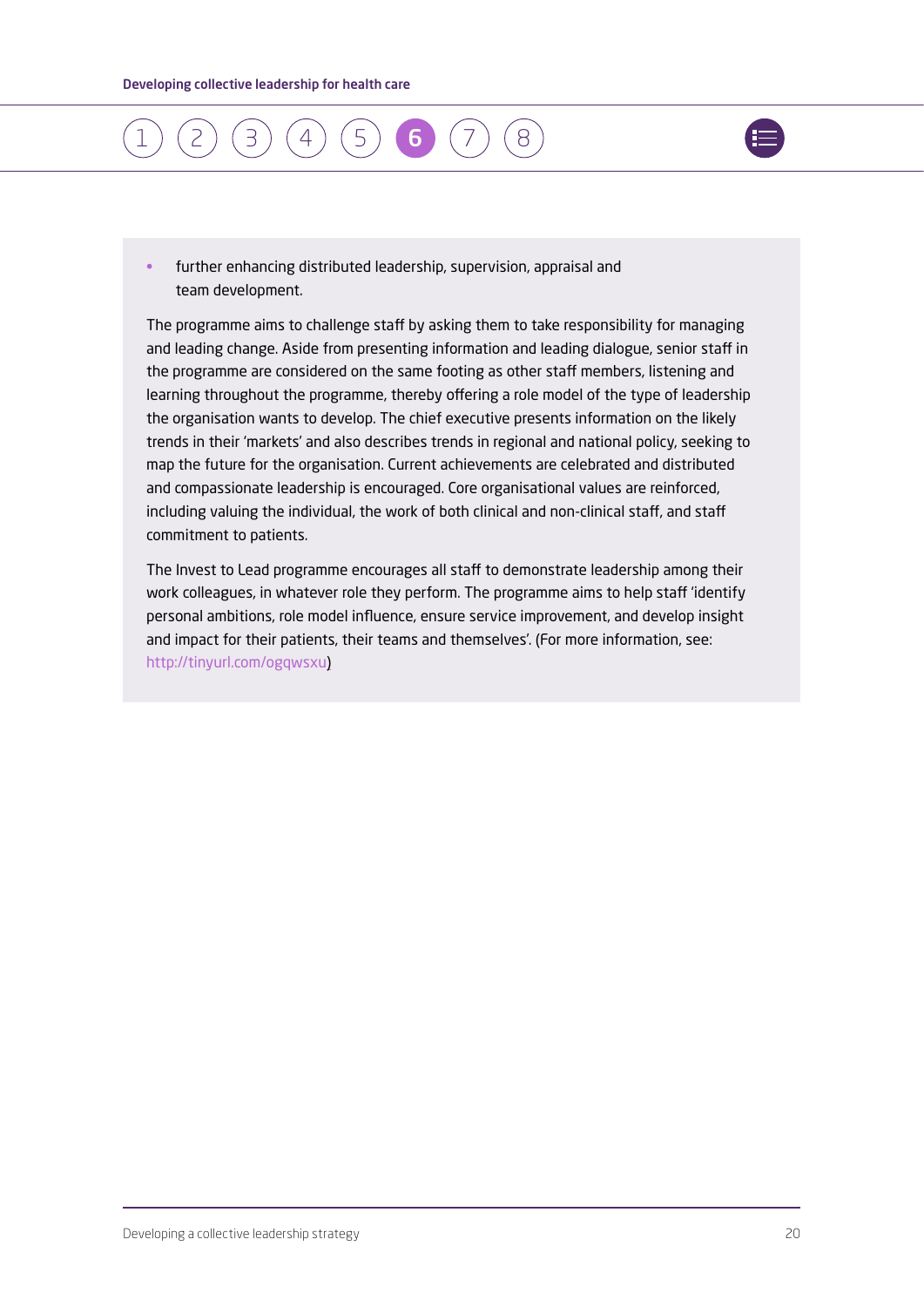### <span id="page-21-0"></span>[1](#page-4-0) ) ( [2](#page-5-0) ) ( [3](#page-7-0) ) ( [4](#page-9-0) ) ( [5](#page-14-0) ) ( [6](#page-17-0) ) ( 7 8



## **O** The strategy process

The process of developing a collective leadership strategy must begin with the board since the scale of the change process and resources required demand complete commitment from the most senior leaders. It will eventually require the engagement of all key stakeholders and leaders throughout the organisation. The process involves seeking out, sensing, adopting and adapting good practice wherever it is found. This could be from both within and outside the NHS, from within the United Kingdom and abroad.

The detailed design phase begins with data collection to inform the organisation about its current state and to enable key stakeholders and design groups to sculpt the strategy. In organisations that have successfully developed collective leadership, the implementation of the strategy has been sustained and rigorous, with leaders at all levels showing courage and persistance. Consistent with an evidence-based approach to health care delivery, the strategy implementation process and key outcomes are evaluated at every step (see box). All systems within the organisation will support the collective leadership strategy. So, for example, HR practices will reinforce collective leadership approaches and core values through recruitment, induction, training, performance management and appraisal.

#### Collective leadership development at Southern Health: a strategy for sustainable culture change

Southern Health NHS Foundation Trust was formed in 2011 following the merger of Hampshire Partnership NHS Foundation Trust and Hampshire Community Health Care. Southern Health considers nurturing culture as critical for business performance given that quality of care, levels of safety, patient experience and efficiency are all shaped by culture. The trust has been explicit about the culture being sought by defining a set of values that underpin the behaviours required from all staff in the organisation. The focus of these efforts is on ensuring that service users receive ever-improving high-quality and compassionate health and social care. Partly inspired by Virgin Atlantic ([Virgin Atlantic](http://careersuk.virgin-atlantic.com/life-at-virgin-atlantic/culture.html)  [2012\)](http://careersuk.virgin-atlantic.com/life-at-virgin-atlantic/culture.html), these values form the basis on which all staff and leaders are recruited, appraised and developed, including targeted leadership development for more than 1,000 leaders.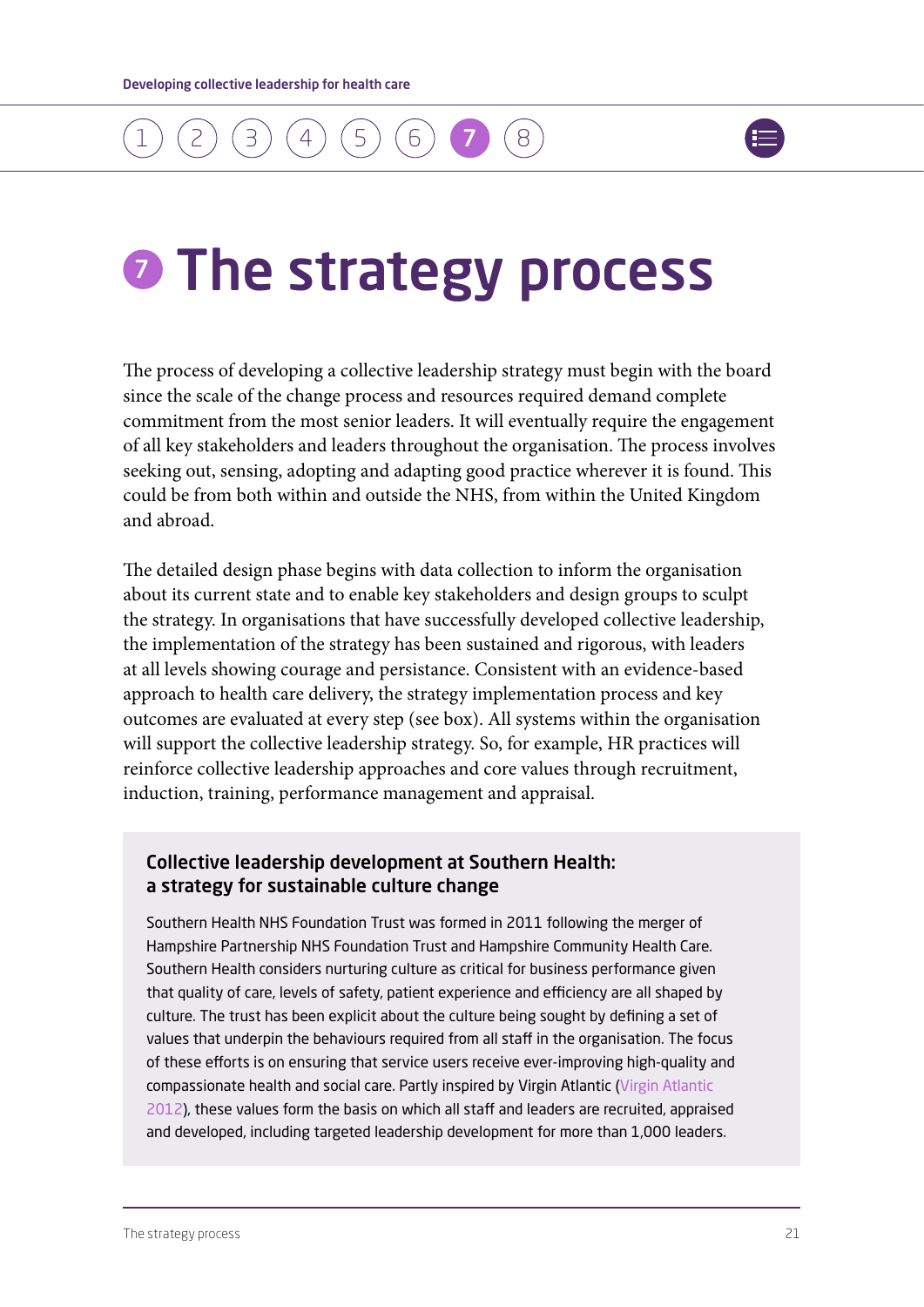### [1](#page-4-0) ) ( [2](#page-5-0) ) ( [3](#page-7-0) ) ( [4](#page-9-0) ) ( [5](#page-14-0) ) ( [6](#page-17-0) ) ( [7](#page-21-0)  $\alpha$



Southern Health has implemented assessment processes to ensure the right people get appointed, especially to leadership positions; behaviourally based appraisal to align all objectives to the business plan and all behaviours to values; talent management to identify, nurture and retain staff on the basis of their current performance and future potential; and succession-planning to identify those with the potential to move into leadership positions.

The organisation has used a variety of methods to develop internal leadership capability including:

- a programme to develop the leadership characteristics required for the business
- a focus on driving integration to achieve collective leadership
- communications that reinforce the principle that quality of care is everyone's top priority
- a coaching programme for leaders
- a tailored development intervention for the senior management team
- team development for newly formed teams or those facing challenges
- a value-based programme of induction for new medical consultants to support them in adjusting to a leadership role.

All of Southern Health's development programmes are specially designed to help nurture the culture, rather than being 'off the shelf' programmes.

To evaluate the collective leadership strategy, they gather data on cultural shift; assess the predictive validity of selection methods; measure shifts in leadership behaviours using ratings from 360° and values-based appraisals; and assess whether team and individual objectives are becoming significantly more challenging. Future strategies include developing the leadership of integrated teams to co-create services with patients, including providing support and development to those pivotal in driving system change and integration regardless of their employer; embedding the assessment and appraisal processes; extending talent management across the organisation; and providing targeted development to individuals and teams in the most critical leadership roles.

The collective leadership strategy focuses on the skills and behaviours that leaders will bring and develop to shape the desired culture. These will include generic behavioural competencies that apply to all leaders in the organisation, such as: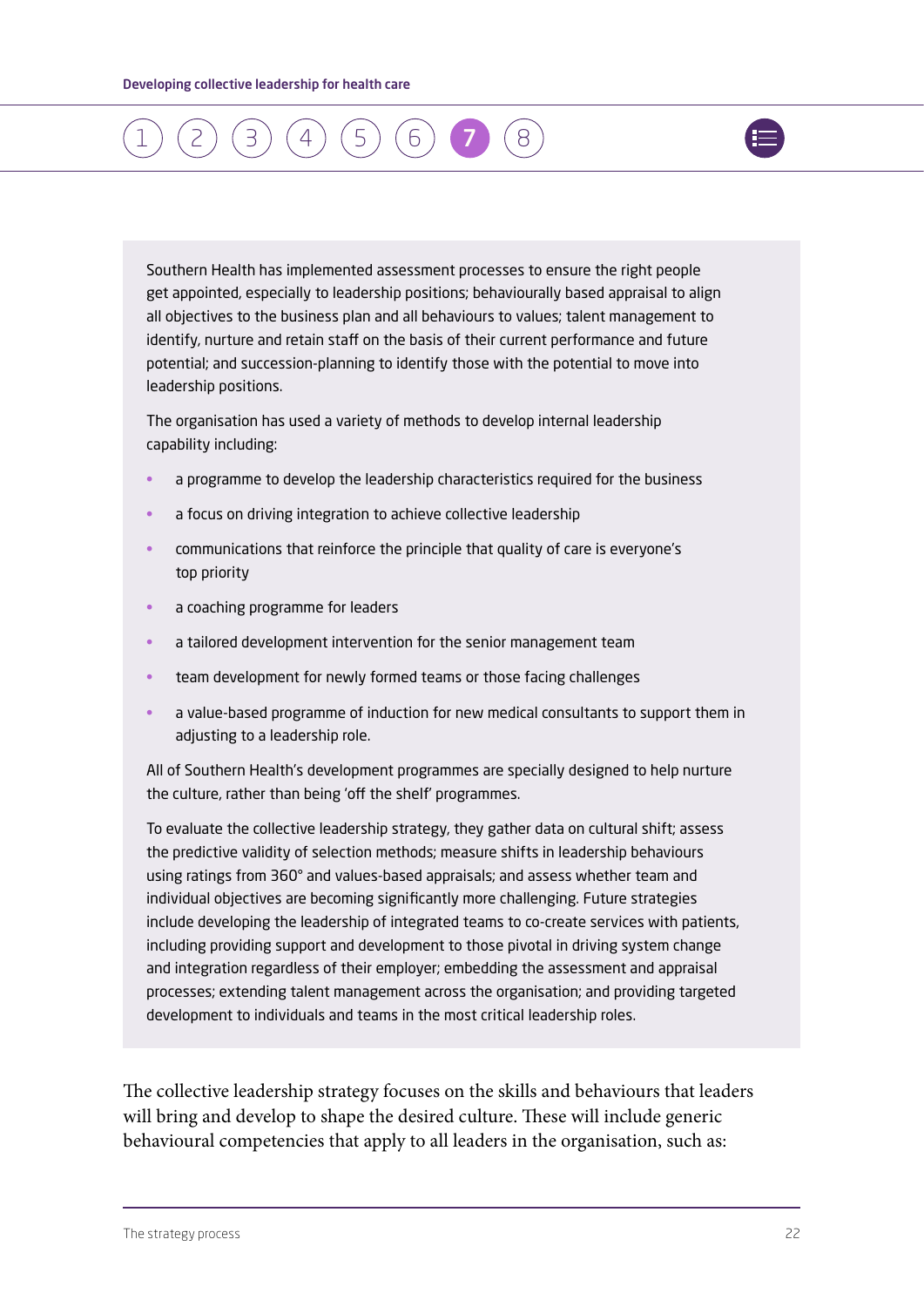



- **•** compassion and supportiveness
- **•** commitment to improving care
- **•** effectively involving service users, patients and carers
- **•** focusing on performance and ensuring accountability
- **•** supporting innovation
- **•** making intelligent use of data
- **•** managing poor performance
- **•** helping to solve systems problems.

They will also include specific behavioural competencies depending on the role the leader occupies, such as a specific clinical competence; understanding specific care quality indicators; budgetary competence.

The strategy will also specify the collective capabilities of leaders when acting together. These include:

- **•** providing a sense of direction
- **•** demonstrating alignment with departmental or service goals
- **•** generating commitment as a collective leadership team to the success of the organisation overall
- **•** proactively solving system problems or making improvements that require collaboration across internal or external departments or organisational boundaries (for example, improving co-ordination between community mental health teams)
- **•** engaging all staff in dialogue and in decision-making processes and gaining their support in taking forward innovations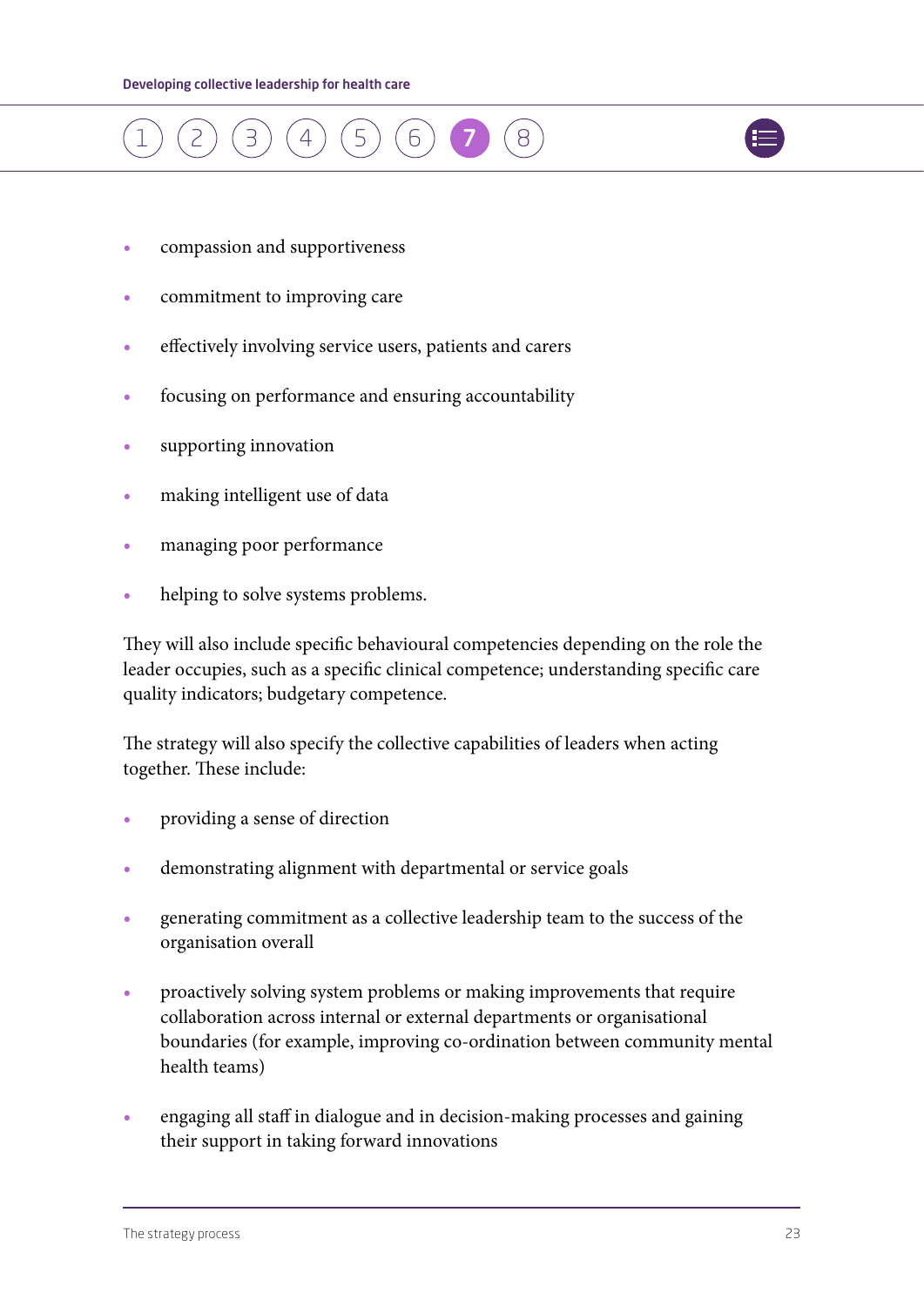

- **•** jointly formulating approaches and problem-solving with leaders across the organisation and implementing them in a co-ordinated fashion (for example, dealing with slow discharge or communication problems between health and social care)
- **•** implementing successful innovation requiring multidisciplinary and multi-agency collaboration (for example, improving the efficiency of patient pathways)
- **•** adapting to change in a coherent, collective manner
- **•** being responsive to patients and carers in a way that demonstrates shared responsibility.

There are significant challenges in leader recruitment: currently 10 per cent of chief executive roles are unfilled, and trusts struggle to fill many other senior leadership roles. This will require all leaders to develop talent on behalf of the organisation as a whole, rather than only for individual units.

Given the importance to services of appropriate diversity of leaders and equality and trust in health care organisations, the leadership strategy will determine the leadership characteristics required. This will include diversity of age, gender (most organisations have a dearth of women leaders at certain levels), race (the leadership of organisations should represent equality groups appropriately and the diversity of the populations they serve), culture of origin, education, experience, subject matter expertise (such as anaesthetics or HRM), and so on.

The strategy must also design systems and processes that ensure leaders work together effectively to nurture and sustain the desired culture via leadership teams. Leadership should address and solve systems problems, monitor collective leadership processes and engage in collective learning about their leadership.

The success of leadership strategy design and implementation depends on how the behaviours adopted by those undertaking the strategy development mirrors the behaviour described by the strategy. Role modelling is key.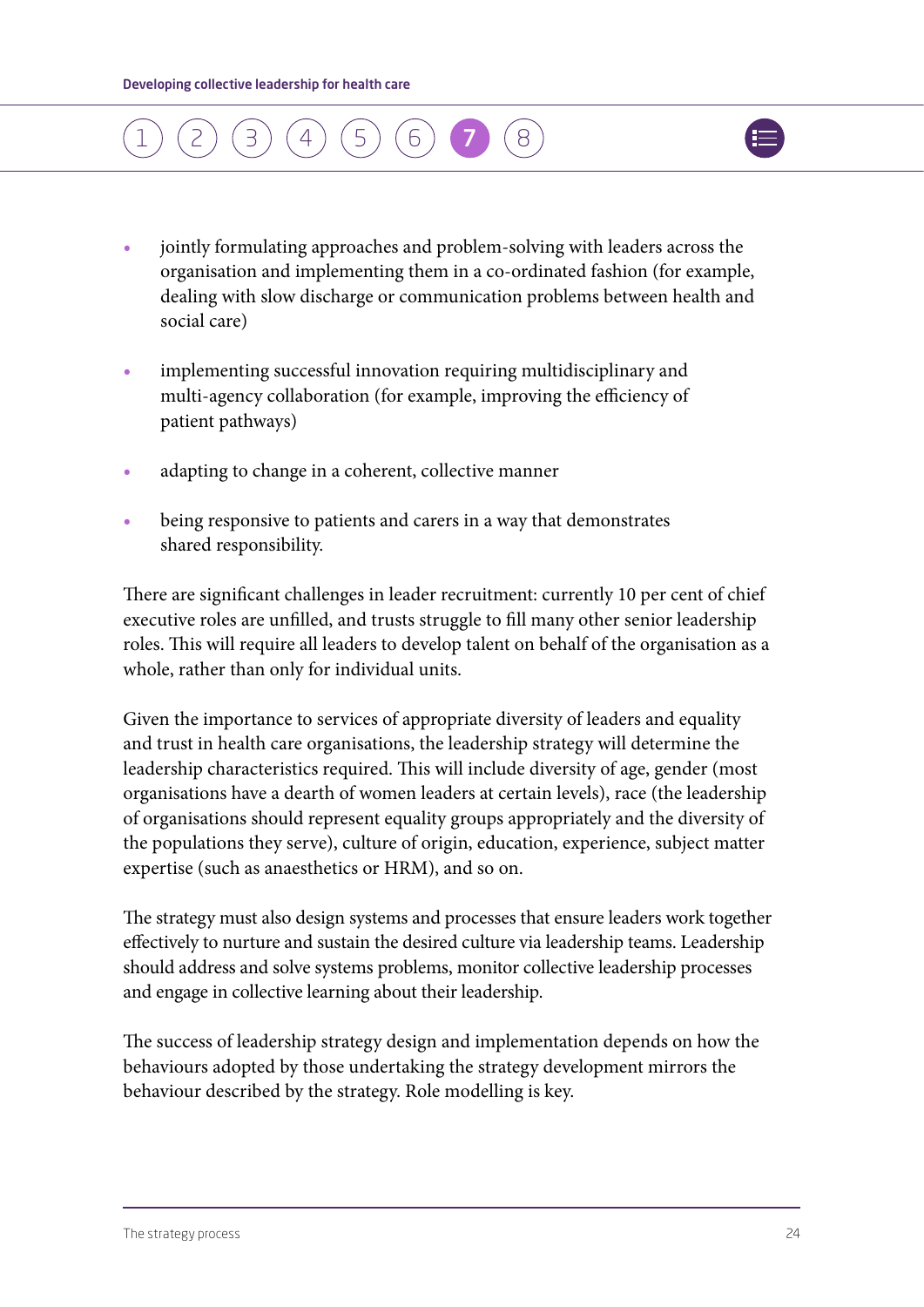### [1](#page-4-0) ) ( [2](#page-5-0) ) ( [3](#page-7-0) ) ( [4](#page-9-0) ) ( [5](#page-14-0) ) ( [6](#page-17-0) ) ( [7](#page-21-0)  $\alpha$



#### Memorial Hospital: developing a collective leadership strategy

Memorial Hospital is a 600-bed teaching hospital in the United States. It has 4,200 staff and is recognised for its outstanding cardiac and oncological care ([Brimmer 2012](www.healthcareitnews.com/news/top-100-hospitals-named-thomson-reuters)). Memorial faced a number of challenges including introducing integrated electronic medical records; the need for radical cost-cutting to meet Medicare break-even targets; resource-sharing among a number of organisations; and the establishment of accountable care alliances across health and social care organisations.

Developing the collective leadership strategy initially involved the strategic leadership team, management teams, the physician leadership team, physicians' teams, a change leadership team, 'trust teams' and the CEO. The teams met regularly during the planning and implementation two-year period. These meetings aimed to create space to discuss big ideas for improvement rather than simply being detail-focused committees. They tied leadership development directly to the hospital strategy; enabled everyone to be clear about what was required to succeed; justified expenditures of time, money and energy; clarified executive responsibilities for talent management; provided the context for talent management processes, systems and policies; and heightened the relevance and purpose of leadership.

There were three phases to the work.

- Phase 1 was an initial discovery process that included a review of the hospital's mission, vision, strategic plan, employee engagement and survey results, organisational documents, as well as interviews with senior leaders, focus groups, leadership surveys and organisational assessments.
- Phase 2 was a design process, focused on the senior leadership team including providing an overview of the leadership strategy work; data collection in real time; feedback and discussion on initial discovery data; current state/future state exploration and discussion; executive team learning; facilitated dialogue; and agreement on next steps. Identifying required leadership competencies and organisational capabilities was key to supporting the hospital strategy, along with a shared understanding of the culture that the hospital required. This was used to inform talent management and organisation design.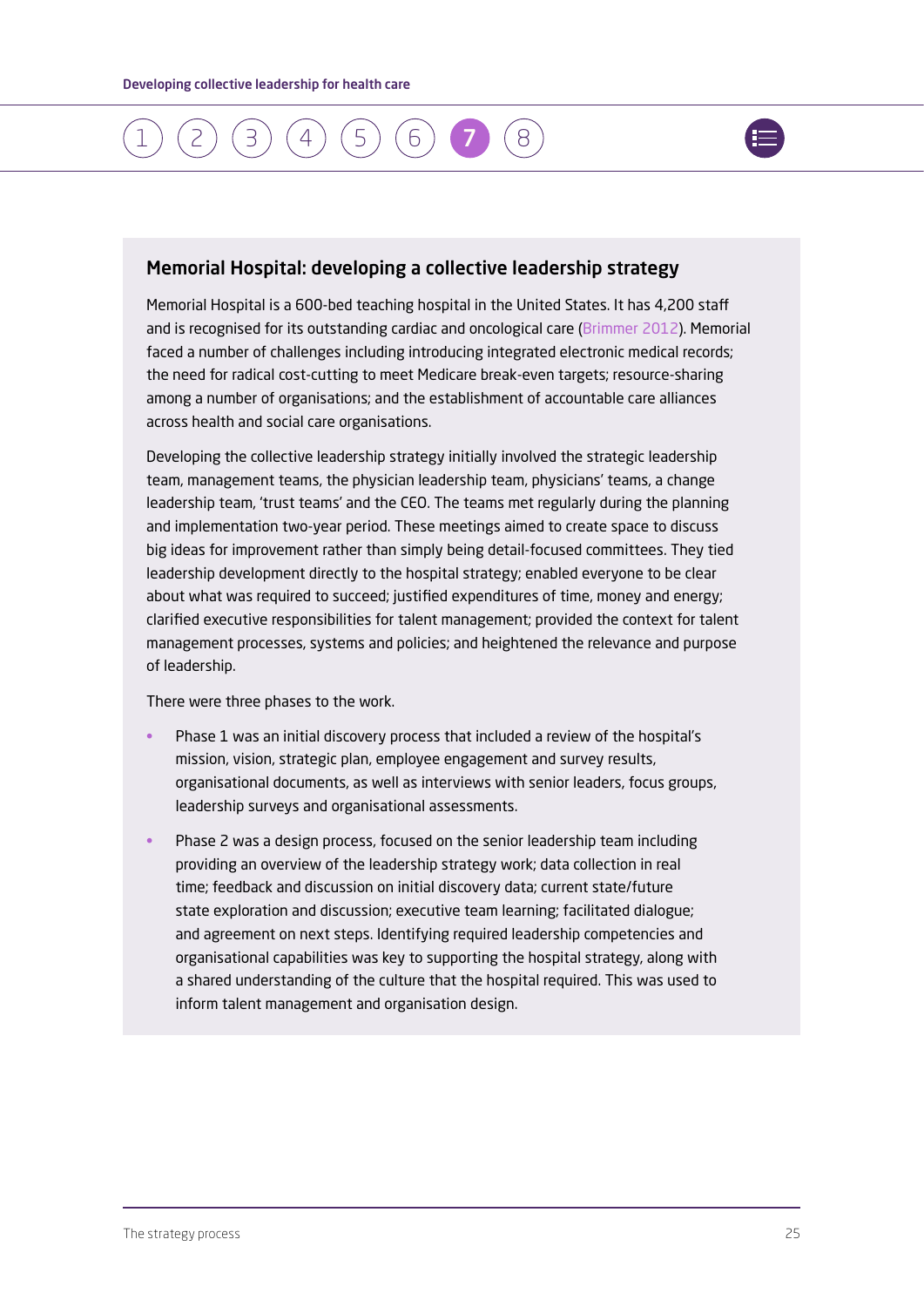

• Phase 3 was the application of the leadership strategy framework. This included facilitated organisational development such as the culture change programme, building team effectiveness, developing boundary spanning and dialogue; and individual leadership development incorporating leadership programmes (including 360˚ and other assessments), coaching, action learning and elearning.

Memorial Hospital saw an evolution from the view that 'leaders are people in authority', through 'leadership emerges out of individual expertise and heroic action' to the point where they aimed to see 'leadership is a collective activity'.

Leadership strategy started with the board, which then engaged other key leaders before developing both formal and informal leadership throughout the hospital. Fundamental to the change programme was the notion that individual and organisational leadership together create leadership culture. Individual leadership is what individual leaders must do; organisational leadership is what leaders across the organisation must do together.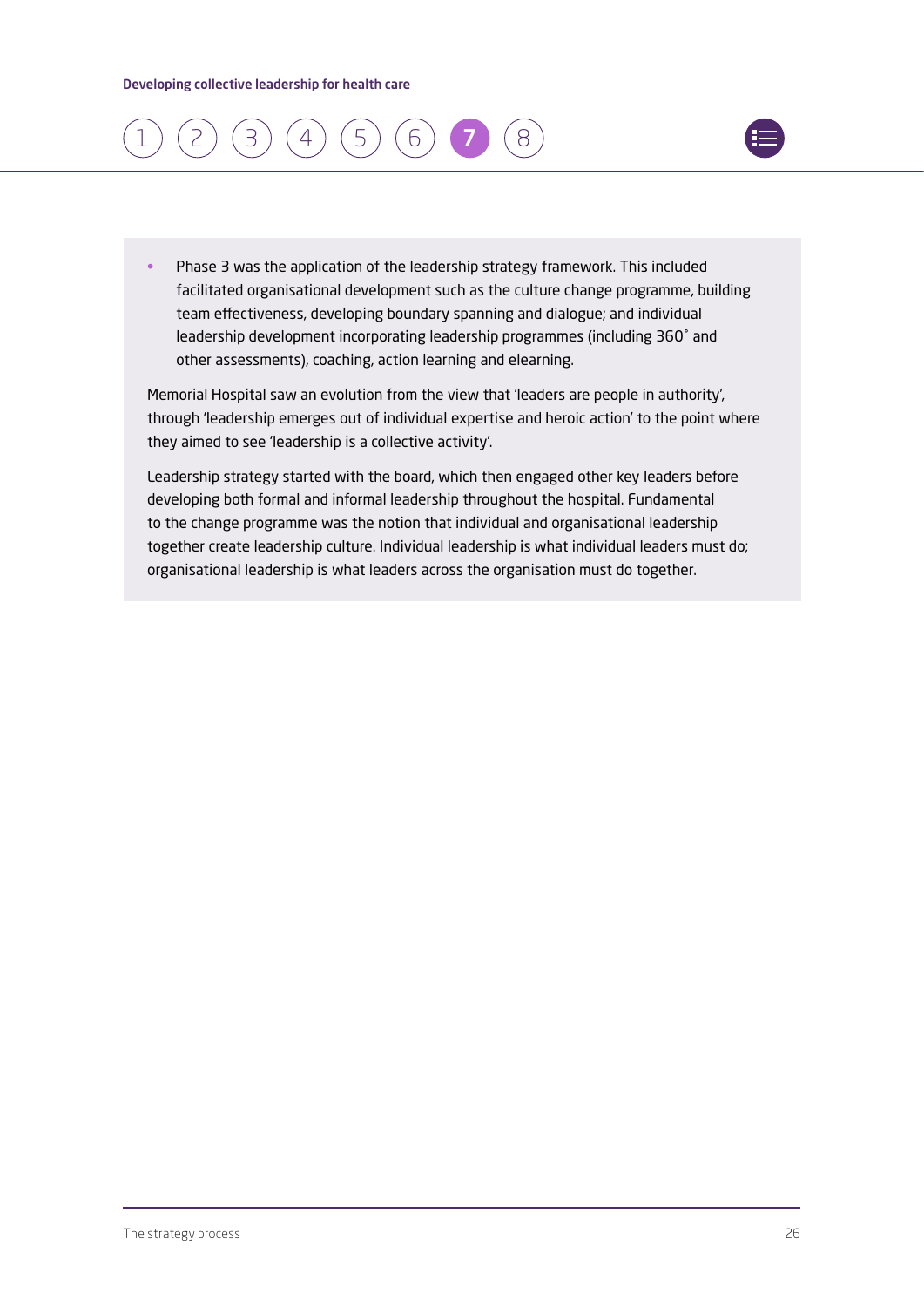



## 8 Conclusions

For health care organisations to be good places in which to both work and receive compassionate, high-quality care, we need cultures that sustain high-quality care at multiple levels. These cultures:

- **•** focus above all on the delivery of high-quality, safe health care
- enable staff to do their jobs effectively
- **•** genuinely value, support and nurture 'the front line'
- ensure that there is a strong connection to the shared purpose, whatever one's role or position within the system
- **•** ensure collaboration across professional, role and organisational boundaries
- achieve high staff engagement at all levels
- **•** enable and support patient and service-user involvement
- **•** are models of service-user responsiveness
- **•** ensure transparency, openness and candor
- **•** are places where people accept responsibility for outcomes, and welcome learning and innovation from errors or failures
- promote and value clinical leadership
- **•** support, value and recognise staff
- **•** are places where leaders create opportunities for others to lead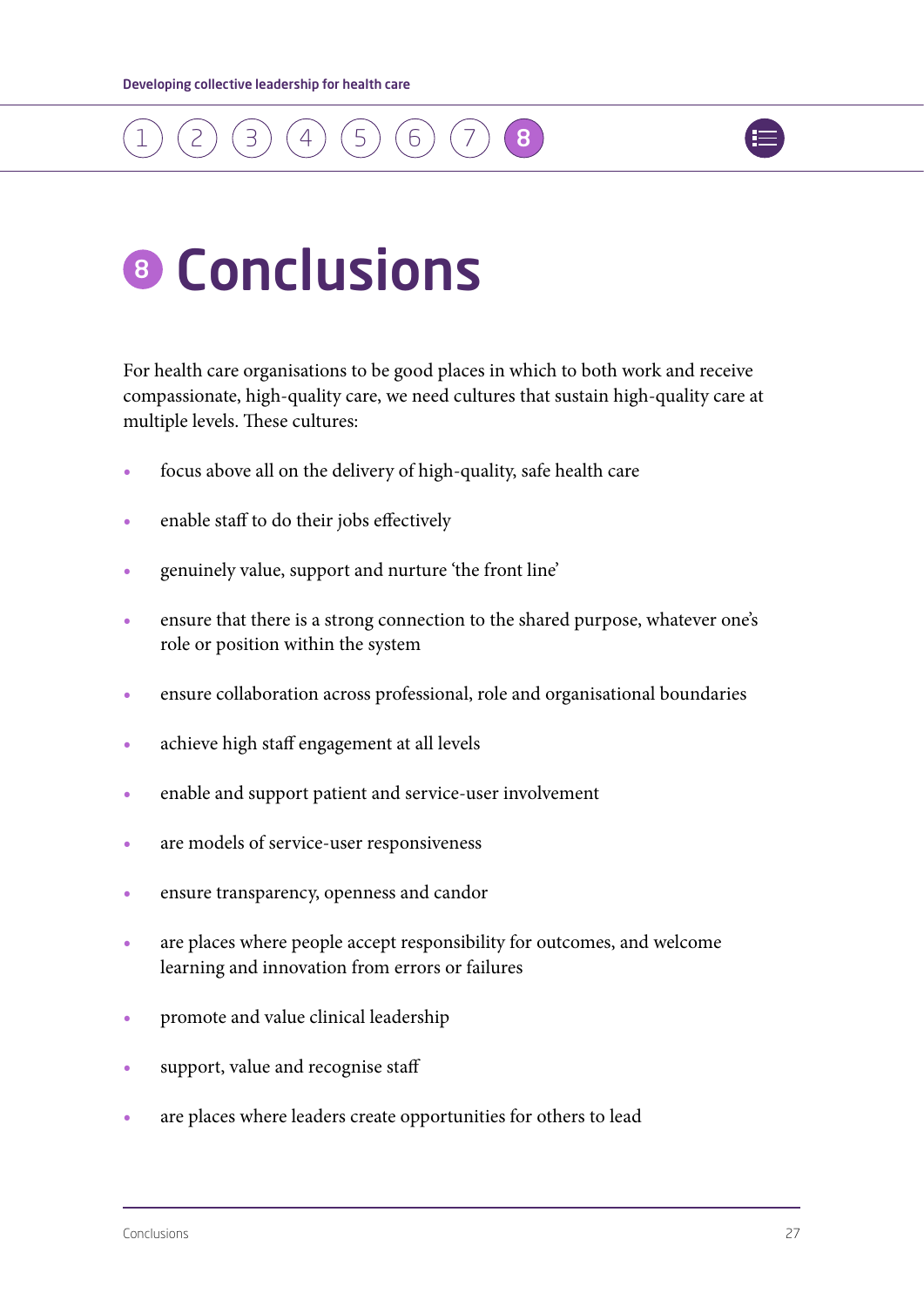



**•** exist where there is an overriding commitment to learning, improvement and innovation in all services at all levels.

Only an appropriate collective leadership culture, developed from a conscious and intelligent leadership strategy, can achieve all this. Our companion paper, *Delivering a collective leadership strategy for health care* ([Eckert](www.kingsfund.org.uk/collectiveleadershipdelivery) *et al* 2014)*,* offers guidance to boards on the process of developing and implementing leadership strategies, in three key steps (discover, design, deliver). The challenges facing health care organisations are too great and too numerous for leadership to be left to chance or to piecemeal approaches. By working together with health and social care organisations to address this profoundly important issue, we can develop leadership strategies that will ensure they face the future with confidence and deliver the highquality, compassionate care that is their mission.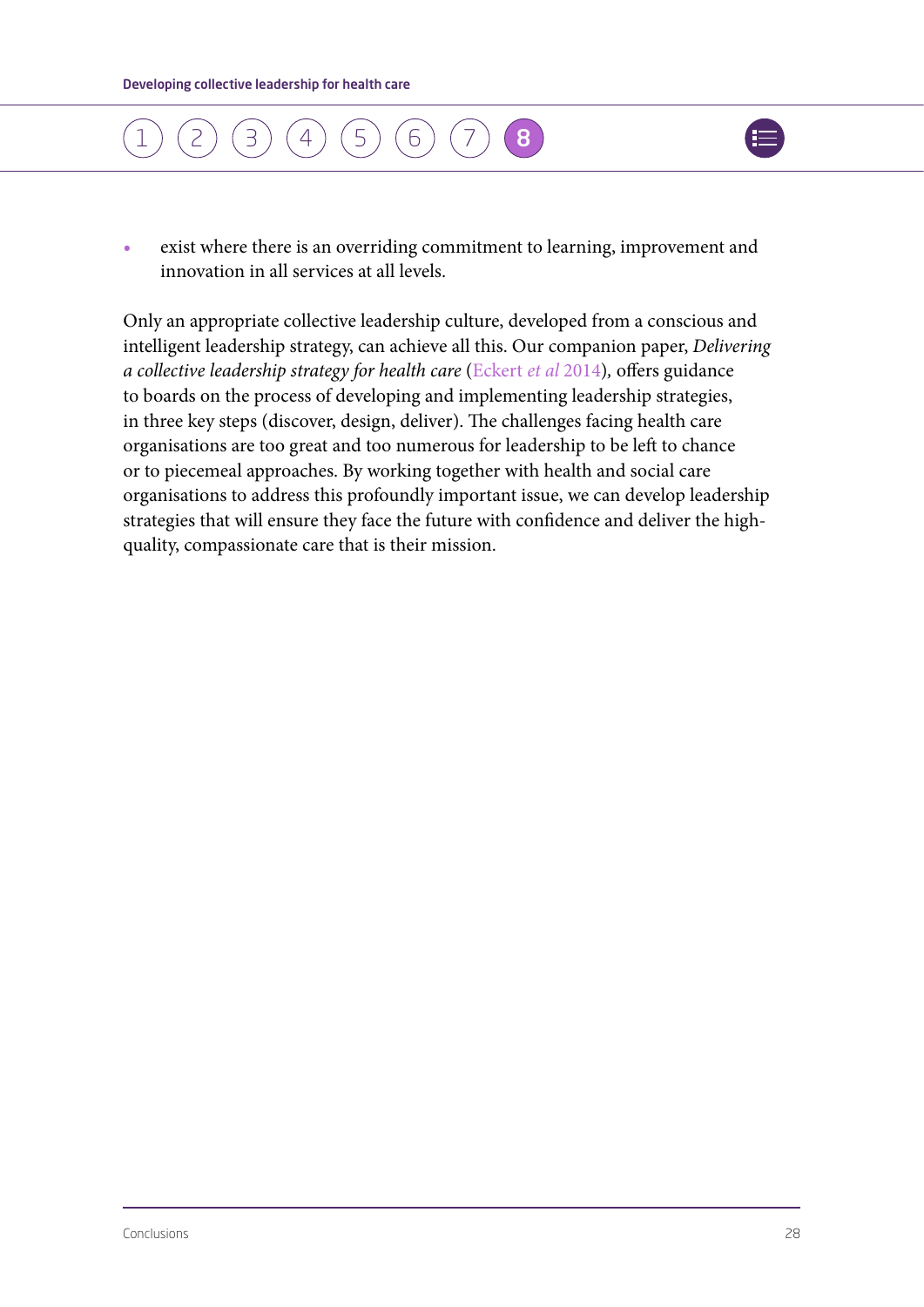<span id="page-29-0"></span>



### References

Brimmer K (2012). 'Top 100 hospitals named by Thomson Reuters'. *Healthcare IT News,* 27 April. Available at: [www.healthcareitnews.com/news/top-100-hospitals-named-thomson-reuters](http://www.healthcareitnews.com/news/top-100-hospitals-named-thomson-reuters) (accessed on 16 April 2014).

Browning HW, Torain DJ, Patterson TE (2011). *Collaborative health care leadership.* Greensboro, NC: Center for Creative Leadership.

D'Innocenzo L, Mathieu JE, Kukenberger MR (2014). 'A meta-analysis of different forms of shared leadership – team performance relations.' *Journal of Management,* published online Mar 10; doi10.1177/0149206314525205

Dixon-Woods M, Baker R, Charles K, Dawson J, Jerzembek G, Martin G, McCarthy I, McKee L, Minion J, Ozieranski P, Willars J, Wilkie P, West M (2013). 'Culture and behaviour in the English National Health Service: overview of lessons from a large multimethod study'. *British Medical Journal Quality and Safety,* vol 23*,* pp 106–15.

Drath WH, McCauley CD, Palus CJ, Van Velsor E, O'Connor PMG, McGuire JB (2008). 'Direction, alignment, commitment: toward a more integrative ontology of leadership'. *Leadership Quarterly,* vol 19, 635–53*.*

Eckert R, West M, Altman D, Steward K, Pasmore B (2014). *Delivering a collective leadership strategy for health care*. Greensboro, NC: Center for Creative Leadership and The King's Fund. Available at: www.kingsfund.org.uk/collectiveleadershipdelivery (accessed on 12 May 2104).

Locke EA, Latham GP (2013). *New developments in goal setting and task performance*. New York: Routledge.

Lyubovnikova J, West MA(2013). 'Why teamwork matters: enabling health care team effectiveness for the delivery of high quality patient care' in Salas E, Tannembaum SI, Cohen D, Latham G (eds), *Developing and enhancing teamwork in organizations*, pp 331–72. San Francisco: Jossey Bass.

McCauley C (2011). *Making leadership happen.* Greensboro, NC: Center for Creative Leadership.

Monitor (2014). *Monitor's strategy 2014–17: helping to redesign healthcare provision in England.*  London: Monitor.

National Advisory Group on the Safety of Patients in England (2013). *A promise to learn – a commitment to act: improving the safety of patients in England.* London: Department of Health. Available at: [www.gov.uk/government/publications/berwick-review-into-patient-safety](http://www.gov.uk/government/publications/berwick-review-into-patient-safety) (accessed on 15 April 2014).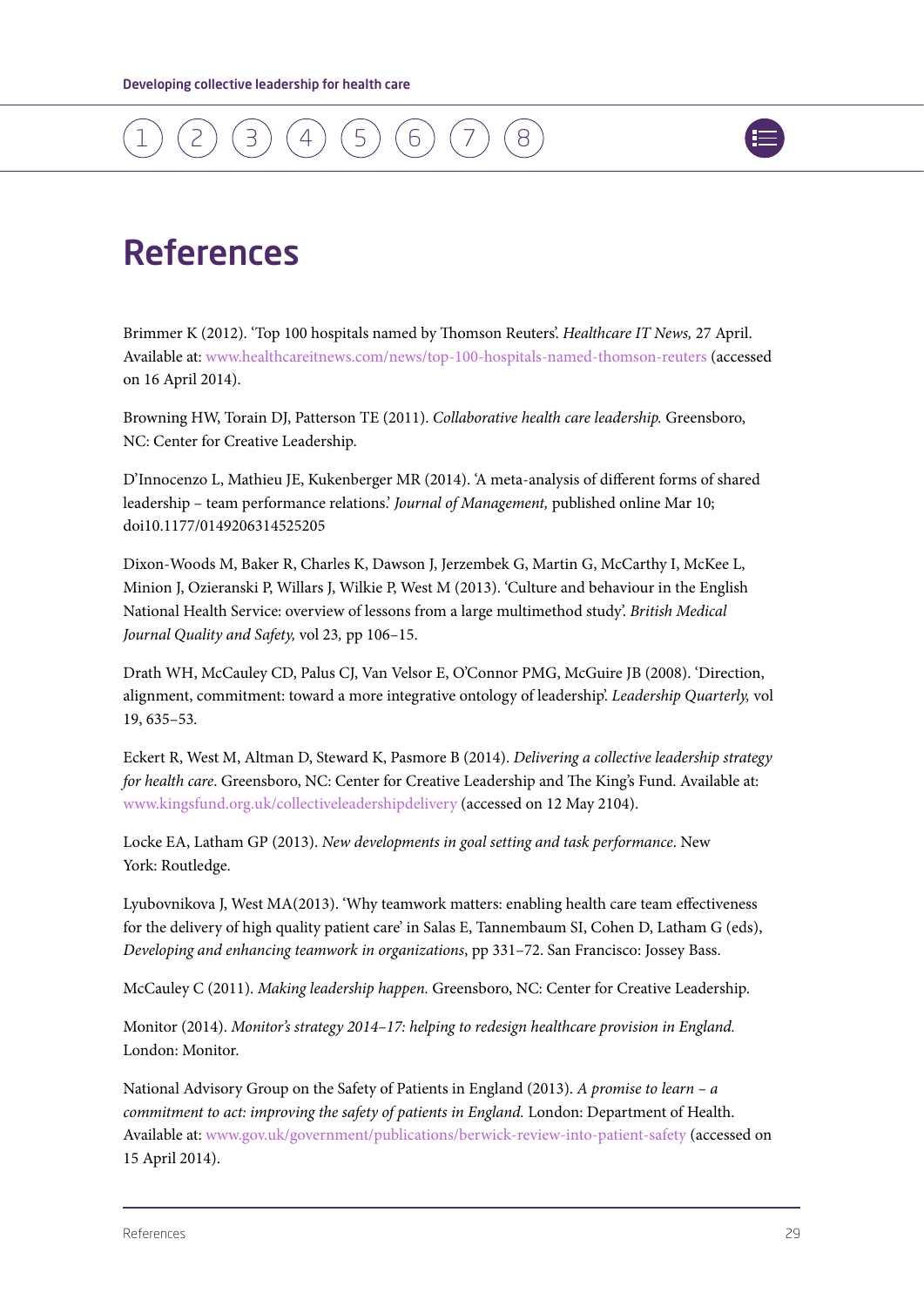

Pasmore W (2013). *Developing a leadership strategy.* Greensboro, NC: Center for Creative Leadership.

Schein E (1992). *Organizational culture and leadership.* San Francisco: Jossey Bass.

Schneider B, Barbera KM (eds) (2014). *Oxford handbook of organizational climate and culture*. New York: Oxford University Press.

The King's Fund (2013). *Patient-centred leadership: rediscovering our purpose.* London: The King's Fund. Available at: [www.kingsfund.org.uk/publications/patient-centred-leadership](http://www.kingsfund.org.uk/publications/patient-centred-leadership) (accessed on 16 April 2014).

The King's Fund (2012). *Leadership and engagement for improvement in the NHS: together we can.*  London: The King's Fund. Available at: [www.kingsfund.org.uk/publications/leadership\\_review\\_12.html](http://www.kingsfund.org.uk/publications/leadership_review_12.html) (accessed on 16 April 2014).

The King's Fund (2011). *The future of leadership and management in the NHS: no more heroes*. Report from The King's Fund Commission on Leadership and Management in the NHS*.* Available at: [www.kingsfund.org.uk/publications/future-leadership-and-management-nhs](http://www.kingsfund.org.uk/publications/future-leadership-and-management-nhs) (accessed on 16 April 2014).

Virgin Atlantic (2012). 'Culture'. Virgin Atlantic website. Available at: [http://careersuk.virgin](http://careersuk.virgin-atlantic.com/life-at-virgin-atlantic/culture.html)[atlantic.com/life-at-virgin-atlantic/culture.html](http://careersuk.virgin-atlantic.com/life-at-virgin-atlantic/culture.html) (accessed on 15 April 2014).

West MA, Dawson JF, Topakas A (2011). *NHS staff management and health service quality: results from the NHS Staff Survey and Related Data*. London: Department of Health. Available at: [www.dh.gov.uk/health/2011/08/nhs-staff-management](http://www.dh.gov.uk/health/2011/08/nhs-staff-management)[/](http://www.dh.gov.uk/health/2011/08/nhs-staff-management/) (accessed on 16 April 2014).

West MA (2012). *Effective teamwork: practical lessons from organizational research*, 3<sup>rd</sup> ed. Oxford: Blackwell Publishing.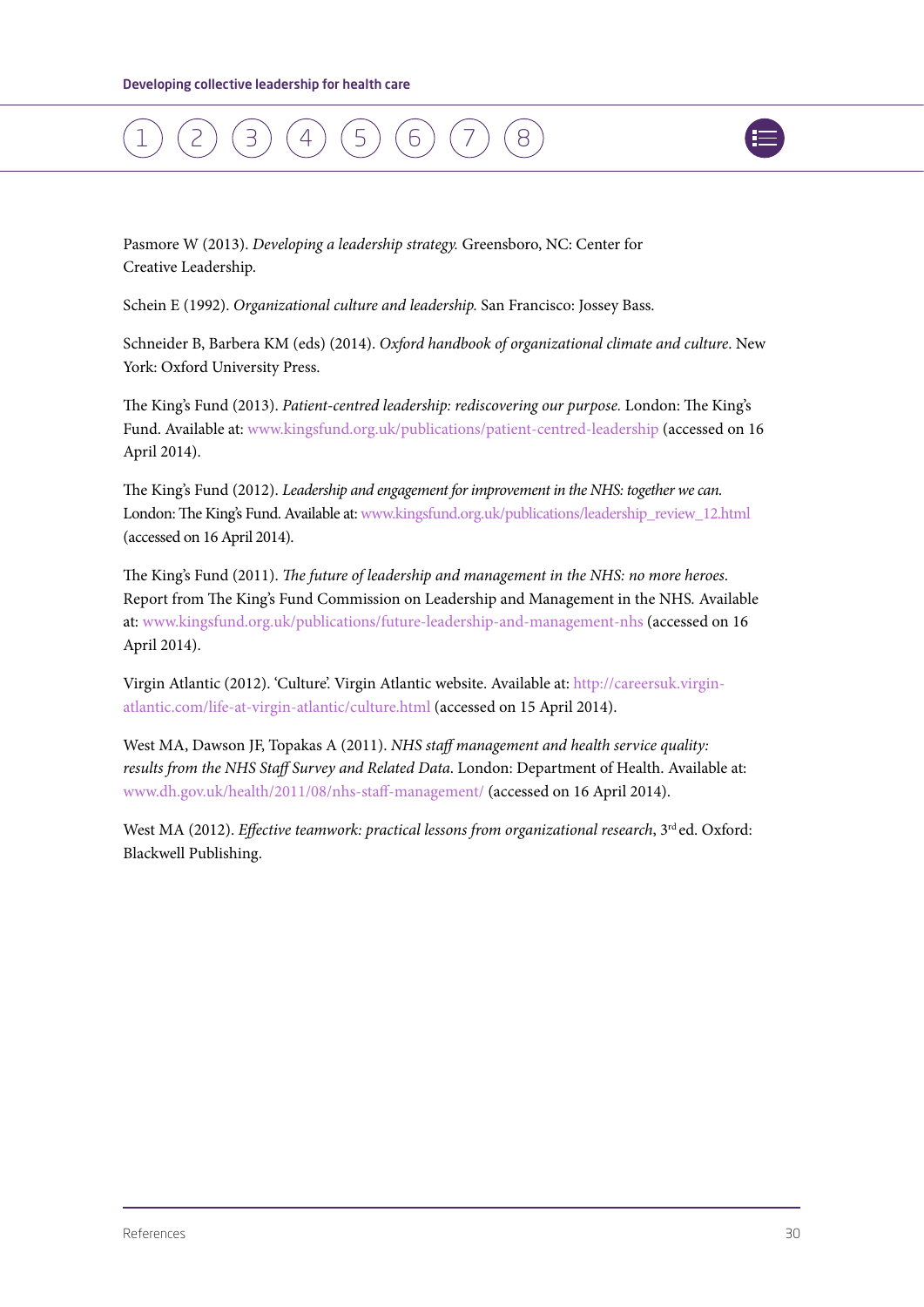

### <span id="page-31-0"></span>About the authors

**Michael West** joined The King's Fund as a Senior Fellow in November 2013. He is Professor of Work and Organisational Psychology at Lancaster University Management School, Senior Research Fellow at The Work Foundation and Emeritus Professor at Aston University. He was formerly Executive Dean of Aston Business School.

He graduated from the University of Wales in 1973 and received his PhD in 1977. He has authored, edited and co-edited 20 books and has published more than 200 articles for scientific and practitioner publications, as well as chapters in scholarly books. He is a Fellow of the British Psychological Society, the American Psychological Association (APA), the APA Society for Industrial/Organisational Psychology, the Higher Education Academy, the International Association of Applied Psychologists and the British Academy of Management. He is a Chartered Fellow of the Chartered Institute of Personnel and Development.

Michael is an Academician of the Academy of Social Sciences. His areas of research interest are organisational cultures, collective leadership, team and organisational innovation and effectiveness, particularly in relation to the organisation of health services. He lectures widely, both nationally and internationally, on the results of his research and on his solutions for developing effective and innovative organisations.

**Regina Eckert** is a Senior Research Associate at the Center for Creative Leadership (CCL) and is the representative of CCL's research in the Europe, Middle East and Africa (EMEA) region. She is a scientist–practitioner and applies her research knowledge and findings in customised leadership programmes for diversity, women in leadership, and global top-talent development for clients across the region.

Gina uses her knowledge and research experience in developing cross-cultural leadership, especially in the EMEA region, and uses a range of methodical approaches to answer questions about leaders' career development, leadership and gender, globally responsible leadership, and leadership challenges around the world. She has managed the development of Global6, a new 360-degree feedback tool for global leadership.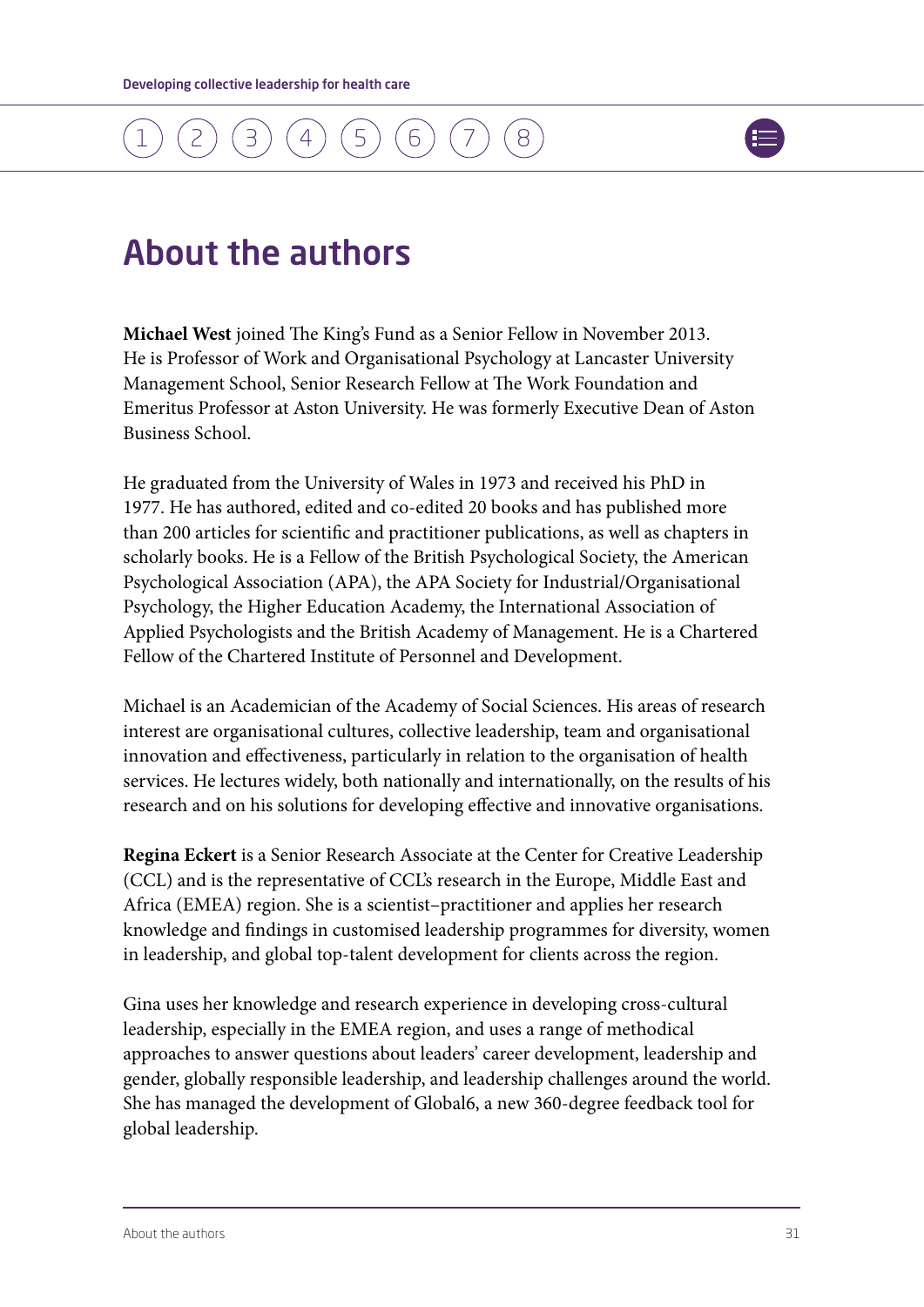

Before joining CCL, Gina has consulted on quality management in German health care, on organisational change, and leadership development in the automotive industry. She holds a degree in psychology from the University of Munich, Germany, and a PhD in management from Aston Business School, United Kingdom.

**Katy Steward** is an Assistant Director in Leadership Development at The King's Fund. She joined the Fund in 2006 and has more than 20 years' experience of working in the public and private sector. Before joining the Fund she worked at Monitor on governance and leadership as Head of Governance Policy.

Katy has worked extensively in change management and organisational effectiveness. She has a PhD in engagement, culture and communication and following this worked as a consultant at KPMG, and was Vice President at Citigroup. She has implemented new structures, teams and processes, working at board level and below to define roles, change strategies, and develop leaders and cultures. Before coming to the NHS she worked for two years on government change programmes, including with the House of Commons and with the University for Industry.

She is a qualified coach and enjoys running action learning sets. She has a strong interest in board leadership and its impact on culture and governance. At The King's Fund she directs the Board Leadership programme and works with boards she set up with the Foundation Trust Governors Association. She also runs the New Medical Director programme.

**Bill Pasmore** joined the Center for Creative Leadership in 2008 and as Senior Vice President and Organisational Practice Lead, he leads CCL's efforts to help clients develop leadership strategies that their organisations can use to transform their leadership cultures and capabilities.

Before joining CCL, Bill was a partner in the corporate learning and organisational development practice of the consulting firm Oliver Wyman Delta. While there, he also headed the global research practice and worked with top executives of Fortune 500 companies on organisational architecture and development as well as succession planning, talent management, and strategic planning.

From 1976 to 1997, Bill was a tenured full professor in the Weatherhead School of Management at Case Western Reserve University, where he taught courses in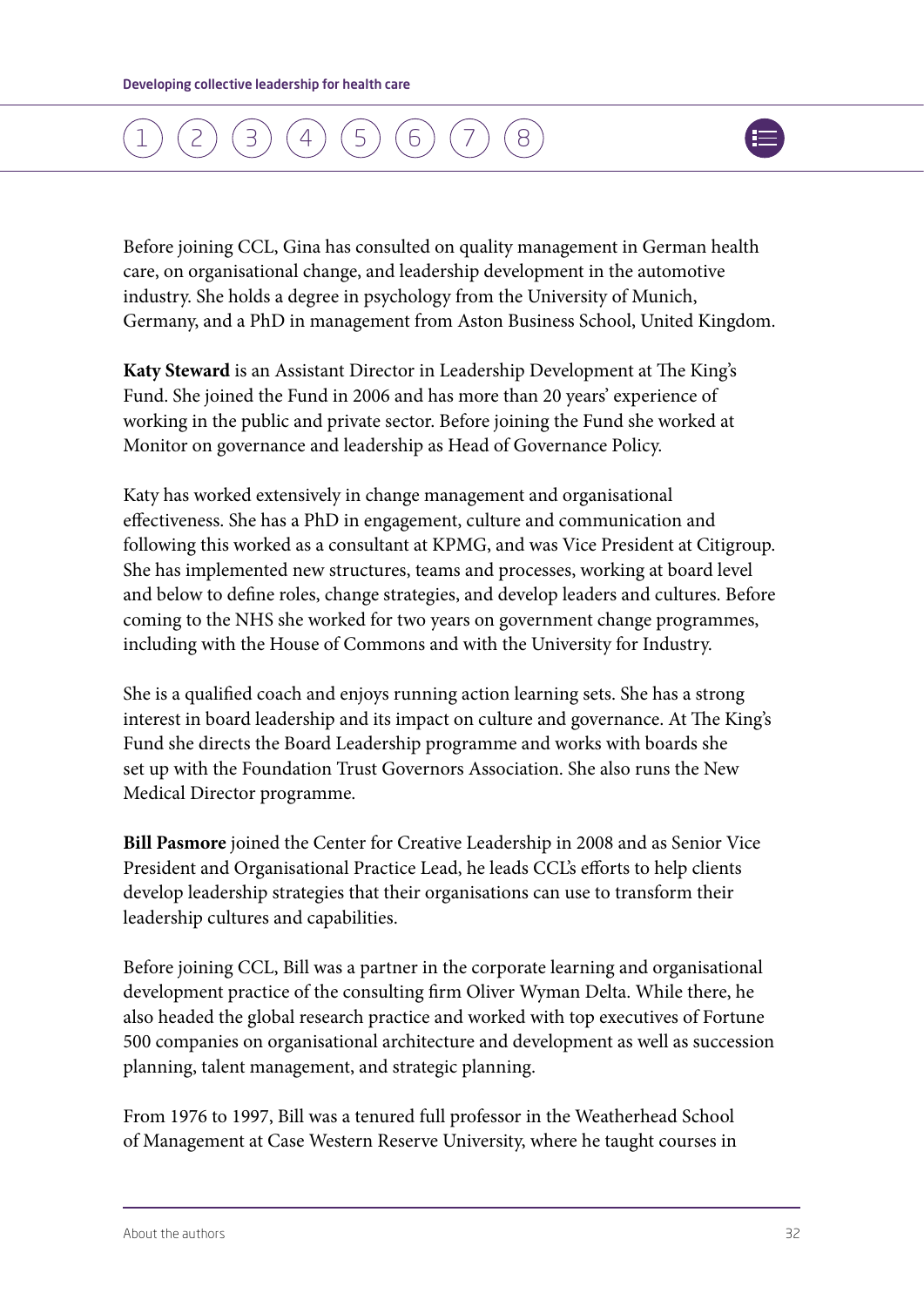### [1](#page-4-0) ) ( [2](#page-5-0) ) ( [3](#page-7-0) ) ( [4](#page-9-0) ) ( [5](#page-14-0) ) ( [6](#page-17-0) ) ( [7](#page-21-0)  $(8)$  $(8)$  $(8)$



the school's MBA and PhD programmes. He also headed his own consulting firm, Pasmore & Associates, which offered public workshops on large-scale change. He co-founded the Social Innovations in Global Management programme, which provides leadership and managerial training to socially responsible not‐for‐profit organisations around the world.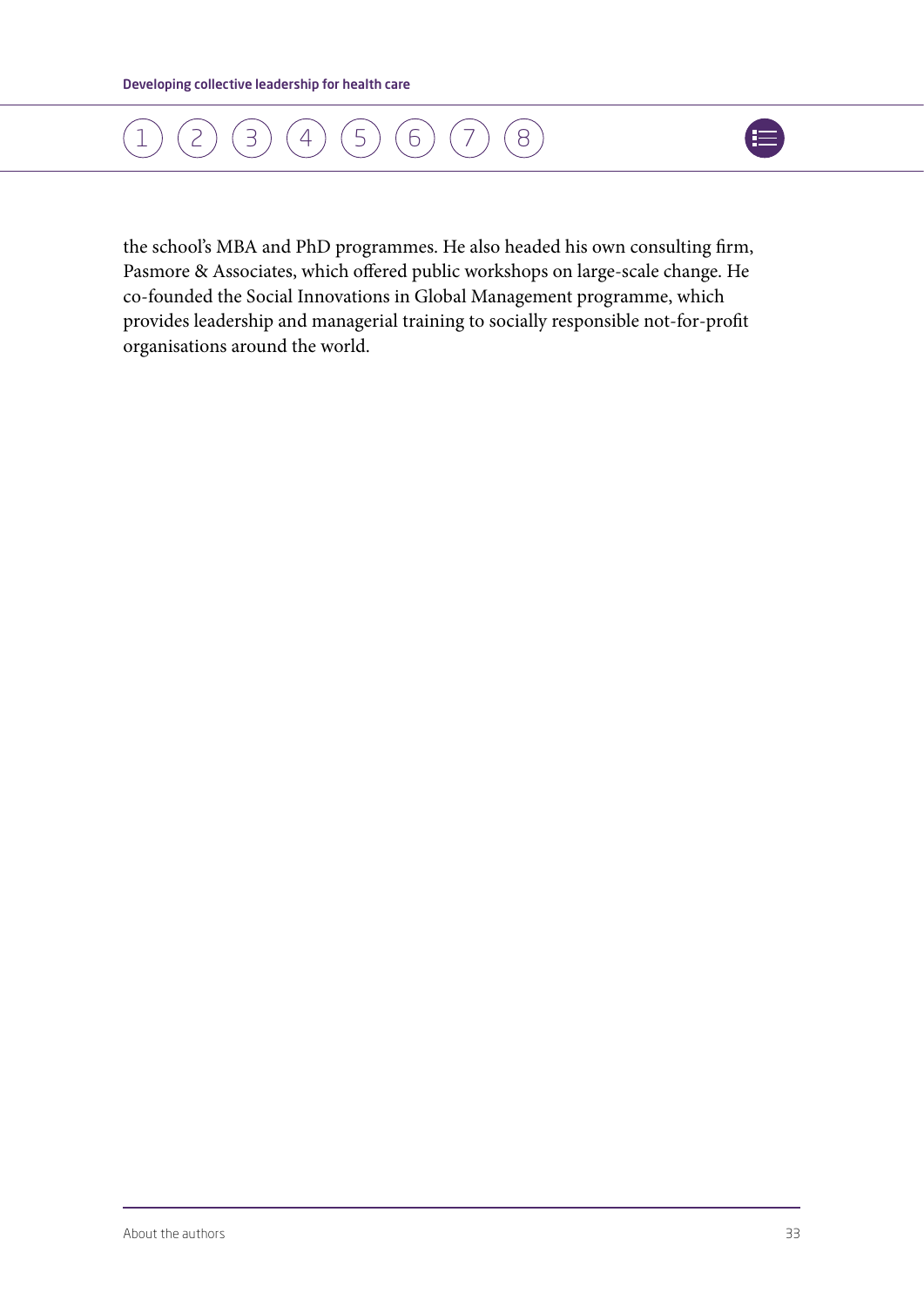

The King's Fund is an independent charity working to improve health and health care in England. We help to shape policy and practice through research and analysis; develop individuals, teams and organisations; promote understanding of the health and social care system; and bring people together to learn, share knowledge and debate. Our vision is that the best possible care is available to all.

#### www.kingsfund.org.uk **W** @thekingsfund

#### Published by

The King's Fund 11–13 Cavendish Square London W1G 0AN Tel: 020 7307 2568 Fax: 020 7307 2801

Email: publications@kingsfund.org.uk

[www.kingsfund.org.uk](http://www.kingsfund.org.uk)

© The King's Fund 2014

First published 2014 by The King's Fund

Charity registration number: 1126980

All rights reserved, including the right of reproduction in whole or in part in any form

ISBN: 978 1 909029 31 6

A catalogue record for this publication is available from the British Library

Edited by Anna Brown

Typeset by Peter Powell

Printed in the UK by The King's Fund